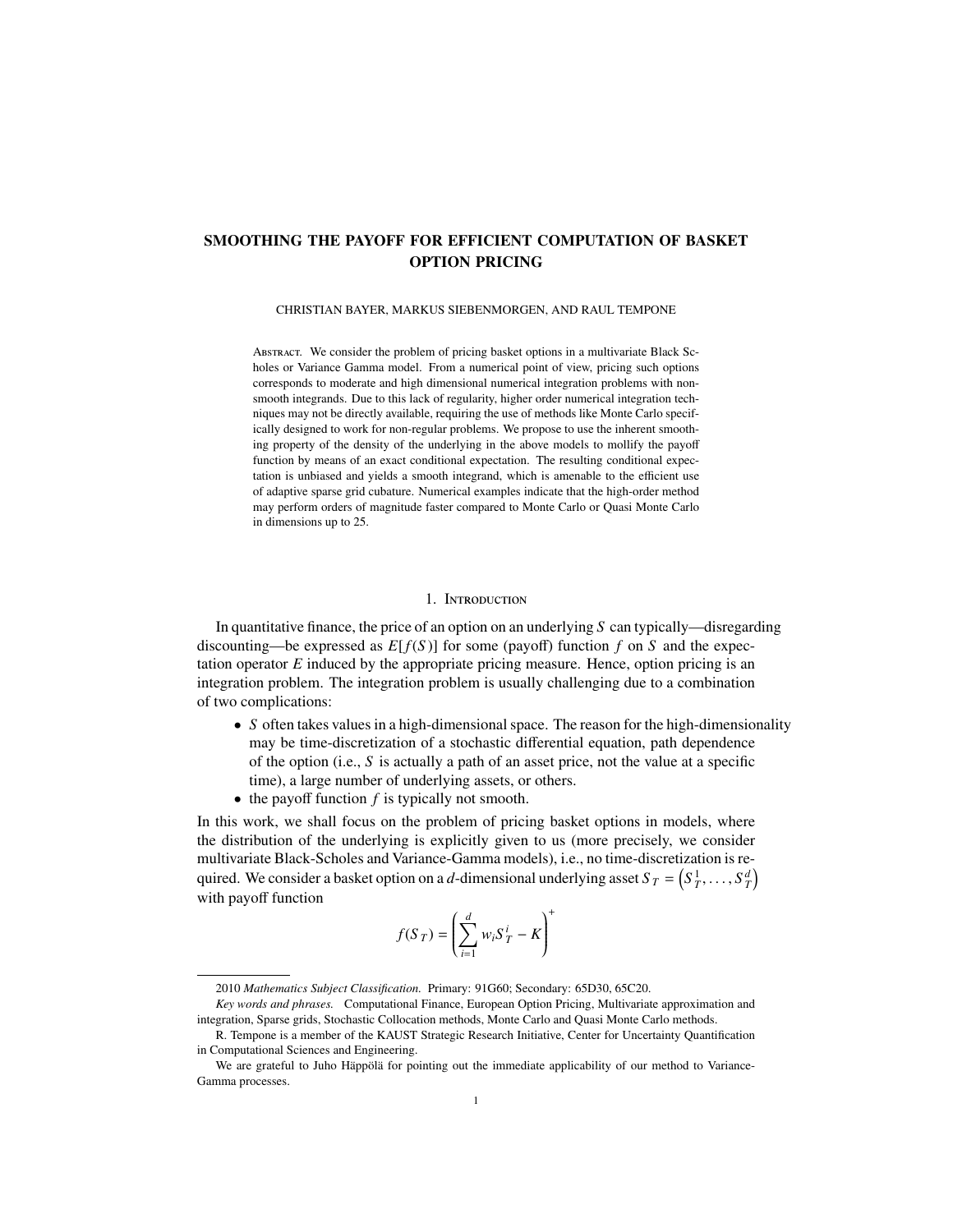for some positive weights  $w_1, \ldots, w_d$ , a maturity *T* and a strike price *K*. Observe in passing that one could also allow some weights being negative, an option type known as "spread option". Note in addition that (discrete) Asian options also fall under this framework.

Even in the standard Black-Scholes framework, closed-form expressions for basket option prices are not available, since sums of log-normal random variables are generally not log-normally distributed. Some explicit approximation formulas are based on approximate distributional identities of sums of lognormal random variables, see, for instance, [\[25,](#page-19-0) [11\]](#page-19-1). Also Laplace's method, possibly coupled with heat kernel expansions when the distribution of the factors  $S_T^i$  are given only as solutions of SDEs, has been shown to yield highly exact results even in high dimensions, see [\[4,](#page-19-2) [6,](#page-19-3) [5\]](#page-19-4). In this work, however, we aim at solving the problem at hand using generic numerical integration techniques, which remain available beyond the restrictions of the previous methods.

Efficient numerical integration algorithms are available even in high dimensions, but they usually require smoothness of the integrand. Hence, they are a-priori not applicable in many option pricing problems. We will specifically focus on (adaptive) sparse grid methods, see e.g. [\[7,](#page-19-5) [16\]](#page-19-6).

Another efficient numerical integration technique is quasi-Monte Carlo. Formally, QMC methods also rely on smoothness of the integrand to retain first order convergence (up to multiplicative logarithmic terms), but it has been observed for some time that QMC typically works very well for integration problems in quantitative finance, even when the theoretically required regularity of the integrand is not satisfied, see, for instance, [\[26\]](#page-19-7) for an overview. In a series of works, Griebel, Kou and Sloan [\[19,](#page-19-8) [20,](#page-19-9) [21\]](#page-19-10) have analyzed the good performance of QMC methods for typical option pricing problems based on the ANOVA decomposition. In particular, they show that all terms of the ANOVA decomposition are smooth except for the last one. In the context of barrier options, Achtsis, Cools and Nuyens [\[1,](#page-18-0) [2\]](#page-18-1) successfully applied QMC using a conditional sampling strategy to fulfill the barrier conditions. Moreover, they use a root finding procedure to determine the region where the payoff function of the option is positive. In other words, this root finding procedure, which has been discussed in e.g. [\[17,](#page-19-11) [24\]](#page-19-12), locates the unsmooth part of the payoff function. Note that the boundary of the support of the payoff function may be quite complicated in terms of the coordinates for the integration problem, an issue that may limit the applicability of such approach.

From a numerical analysis point of view, the obvious solution to the problem seems to be to smoothen the integrand using standard mollifiers, and there is a prominent history of successful application of mollification in quantitative finance, see, for instance, [\[12\]](#page-19-13) in the context of computing sensitivities of option prices. For many financial applications there seems a more attractive approach which avoids the balancing act between providing the smoothness needed for the numerical integration algorithm and introducing bias in the integrand. Indeed, we suggest to use the smoothing property of the distribution of the underlying itself for regularizing the integrand. This technique is quite standard in a time-stepping setting, and we indeed plan to explore its applicability in that context in the future.

In this work, however, the regularization will be achieved by integrating against one factor of the multivariate geometric Brownian motion first—conditioning on all the other factors. More specifically, we show in Section [3](#page-6-0) below that we can always decompose

$$
\sum_{i=1}^d w_i S_T^i \stackrel{\mathcal{L}}{=} H e^Y
$$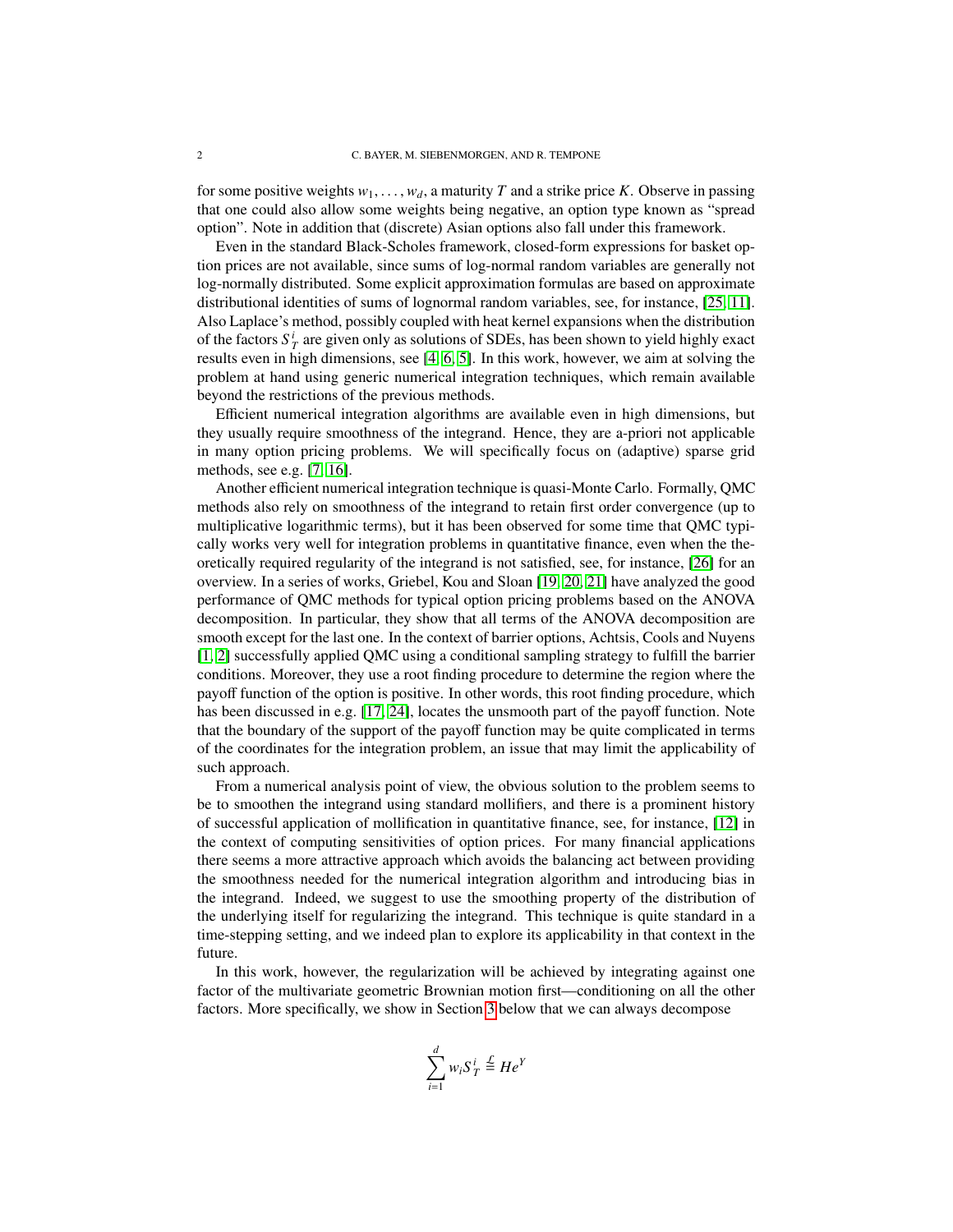for two independent random variables *H* and *Y*—for the precise, explicit construction see Lemma [3.3](#page-8-0) together with Lemma [3.1.](#page-7-0) Here, the random variable *Y* is normally distributed. Therefore, by computing the conditional expectation given *H*, the basket option valuation problem is reduced to an integration problem in *H* (corresponding to an integration in  $\mathbb{R}^{d-1}$ ) with a payoff function given in this case by the Black Scholes formula, a smooth function.

The idea of integrating out one factor first, thereby obtaining an "option" on the remaining factors with payoff function giving by the Black Scholes formula is not new in finance. For instance, Romano and Touzi [\[31\]](#page-19-14) have applied this idea in a theoretical study of stochastic volatility models as a tool to show convexity of admissible prices. In this vein, see also the work [\[13\]](#page-19-15). The above mentioned decomposition (allowing the use of this trick in the basket option context), however, seems new. As conditional expectations always reduce the variance of a random variable, this trick can also be useful in a Monte Carlo setting as well.

Let us point out already here that the smoothing approach proposed in this work can be applied in more general situation, possibly in modified ways, including more complicated models, where the asset price process can only be simulated by a time-stepping procedure. In that case, we may no longer obtain an explicit, exact formula for the smoothed payoff through the conditional expectation step. Still, a properly constructed numerical quadrature to the conditional expectation will still inherit the fast convergence rates.

Outline. We start by describing the setting of the problem in more detail. In Section [2](#page-3-0) we recall two popular efficient numerical integration techniques for high dimensions, namely (adaptive) sparse grids and quasi Monte Carlo. Then, in Section [3](#page-6-0) we describe the smoothing of the payoff in the multivariate Black Scholes framework. Confirming the exploratory style of this work, we give two detailed numerical examples. In Section [4](#page-9-0) we present numerical results for the multivariate Black Scholes model, and in Section [5](#page-14-0) we consider a multivariate Variance Gamma model, indicating that the smoothing method proposed here is applicable beyond the standard Black Scholes regime. Afterwards, we present some concluding remarks including an outlook on future research.

Setting. We consider a European basket option in a Black-Scholes model. More specifically, assume that the interest rate  $r = 0 - i.e.,$  we are working with forward prices. We consider  $d \in \mathbb{N}$  assets with prices  $S_t = (S_t^1, \dots, S_t^d)$ ,  $t > 0$ , with risk-neutral dynamics

(1) 
$$
dS_t^i = \sigma_i S_t^i dW_t^i, \quad i = 1, \dots, d,
$$

for volatilities  $\sigma_i > 0$ ,  $i = 1, \ldots, d$ , driven by a correlated *d*-dimensional *Q*- Brownian motion *W* with

<span id="page-2-2"></span><span id="page-2-1"></span><span id="page-2-0"></span>
$$
d\left\langle W^i, W^j\right\rangle_t = \rho_{i,j} dt, \quad i, j = 1, \ldots, d.
$$

Obviously, [\(1\)](#page-2-0) has the explicit solution

(2) 
$$
S_t^i = S_0^i \exp \left(-\frac{1}{2}\sigma_i^2 t + \sigma_i W_t^i\right), \quad i = 1, ..., d, t > 0.
$$

We note that the components of the random vector  $S_t$  have log-normal distributions and are correlated.

A basket option is an option on such a collection of assets. We assume a standard call option with strike  $K > 0$  and maturity  $T > 0$  with price

(3) 
$$
C_{\mathcal{B}} \coloneqq E\left[\left(\sum_{i=1}^d c_i S_T^i - K\right)^+\right].
$$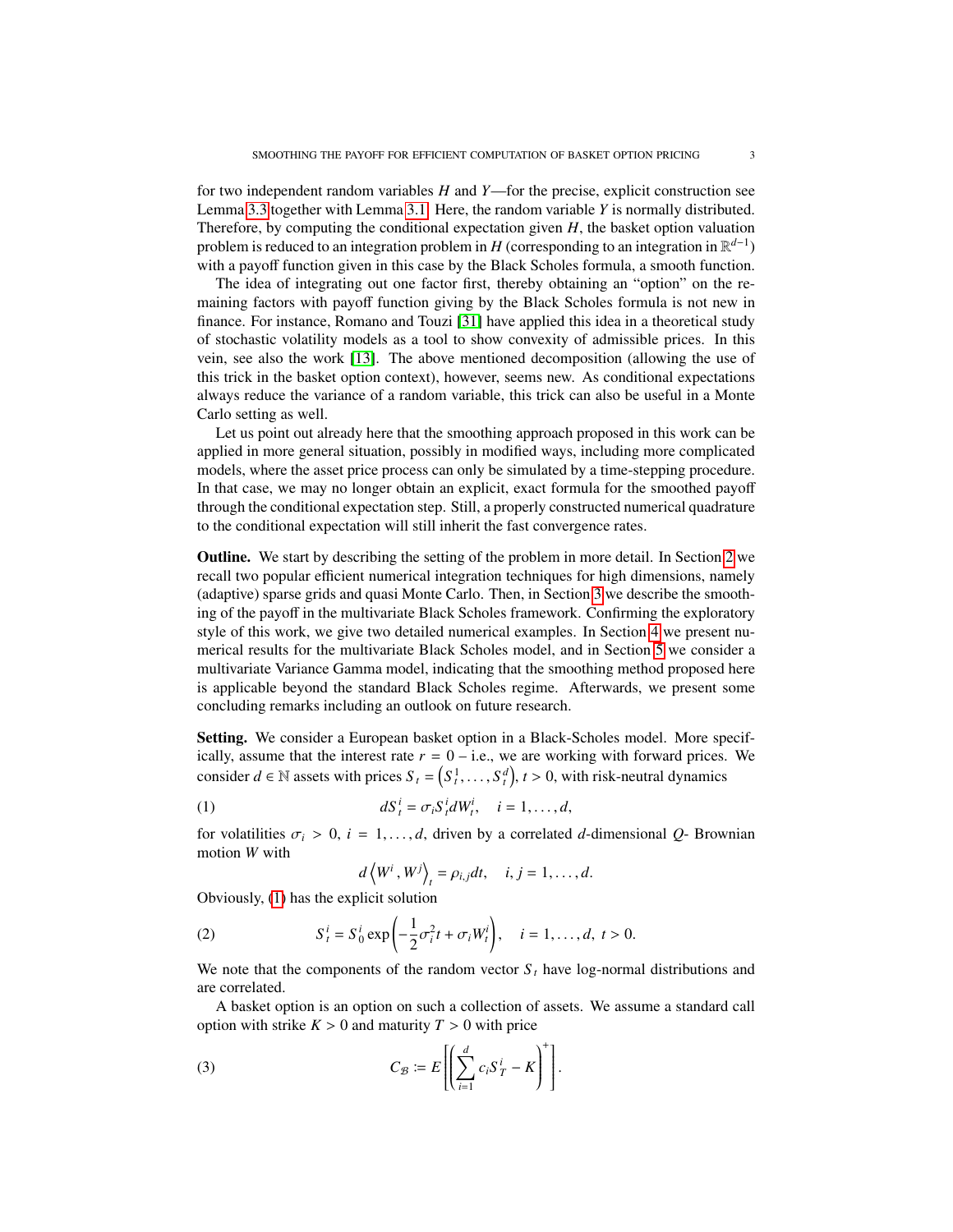Let us next transform the pricing problem [\(3\)](#page-2-1) into a slightly more abstract form. As already observed, the random vector  $(c_1S_1^1, \ldots, c_dS_d^d)$  can be represented as  $(w_1e^{X_1}, \ldots, w_de^{X_d})$  for scalars  $w_1, \ldots, w_d$  and a zero-mean Gaussian vector  $X = (X_1, \ldots, X_d) \sim \mathcal{N}(0, \Sigma)$ . Indeed, we may choose

<span id="page-3-1"></span>
$$
w_i = c_i S_0^i e^{-\frac{1}{2}\sigma_i^2 T}, \quad i = 1, \dots, d,
$$
  

$$
\Sigma_{i,j} = \sigma_i \sigma_j \rho_{i,j} T, \quad i, j = 1, \dots, d.
$$

Therefore, we are left with the problem of computing

$$
(4) \t E\left[\left(\sum_{i=1}^d w_i e^{X_i} - K\right)^+\right]
$$

for  $X \sim \mathcal{N}(0, \Sigma)$  and  $d > 1$ .

Remark 1.1. Note that the problem of computing the price of a (discretely-monitored) Asian option on a (one-dimensional) Black-Scholes asset is of the form [\(4\)](#page-3-1) as well, but with different covariance matrix  $\Sigma$ .

In Section [5,](#page-14-0) we will, also consider a Variance Gamma model, see [\[29\]](#page-19-16) for the univariate and [\[27\]](#page-19-17) for the multivariate Variance Gamma model. We first recall the univariate case: Let

<span id="page-3-2"></span>
$$
X_t := \theta t + \sigma W_{\gamma_t}
$$

for a standard Brownian motion *W* and an independent  $\Gamma$  process  $\gamma_t$  with parameters 1 and <sup>ν</sup>, i.e., <sup>γ</sup> is a process with stationary, independent increments with <sup>γ</sup>*<sup>t</sup>*+*<sup>h</sup>* <sup>−</sup> <sup>γ</sup>*<sup>t</sup>* <sup>Γ</sup>-distributed with mean *h* and variance  $vh$ , for any  $h > 0$ ,  $t > 0$ . Additionally, we impose  $\gamma_0 = 0$ . Under the risk-neutral measure with  $r = 0$  (for simplicity), we then consider the asset price process

<span id="page-3-3"></span>(6) 
$$
S_t = S_0 \exp(\omega t + X_t), \quad \omega = \frac{\log(1 - \theta \nu - \sigma^2 \nu/2)}{\nu},
$$

see [\[29,](#page-19-16) formula (22)]. Notice that the process *X* is a Lévy process and can alternatively be described as the difference of two independent Γ processes.

Economically, the time change  $\gamma$  is often interpreted as "business" or "trading" time. Hence, it makes sense to assume that different stocks are subject to a single time change. A reasonable multivariate generalization of the Variance Gamma model (also adopted in [\[27\]](#page-19-17)) consists in defining log terms  $X_t^i$  as in [\(5\)](#page-3-2) based on *correlated* Brownian motions  $W_t^i$ , parameters  $\theta_i$ ,  $\sigma_i$ , but a common Γ-process  $\gamma_t$  (hence, with a fixed parameter *v*). The stock<br>price components  $S^i$  *i* = 1 d are then defined according to (6) based on  $X^i$   $\theta_i$ ,  $\sigma_i$ , but price components  $S_i^i$ ,  $i = 1, ..., d$ , are then defined according to [\(6\)](#page-3-3) based on  $X_i^i$ ,  $\theta_i$ ,  $\sigma_i$ , but the common parameter *y* the common parameter  $\nu$ .

### <span id="page-3-4"></span>2. A reminder on efficient multi-dimensional numerical integration

<span id="page-3-0"></span>In this section, we give a brief review on efficient multi-dimensional integration schemes, in particular the Monte Carlo quadrature, the quasi-Monte Carlo quadrature and the adaptive sparse grid quadrature. To this end, let us consider a function  $f: \mathbb{R}^d \to \mathbb{R}$  and denote the *d*-dimensional standard Gaussian density function by  $\phi_d \colon \mathbb{R}^d \to \mathbb{R}_+$ ,  $x \mapsto$ <br> $(2\pi)^{-d/2} \Pi^d$  exp( $-x^2/2$ ). As we will see later on the multi-dimensional integration prob- $(2\pi)^{-d/2} \prod_{k=1}^{d} \exp(-x_k^2/2)$ . As we will see later on, the multi-dimensional integration prob-<br>lem that we are faced with is to find an approximation to the integral lem that we are faced with is to find an approximation to the integral

(7) 
$$
\int_{\mathbb{R}^d} f(x) \phi_d(x) dx.
$$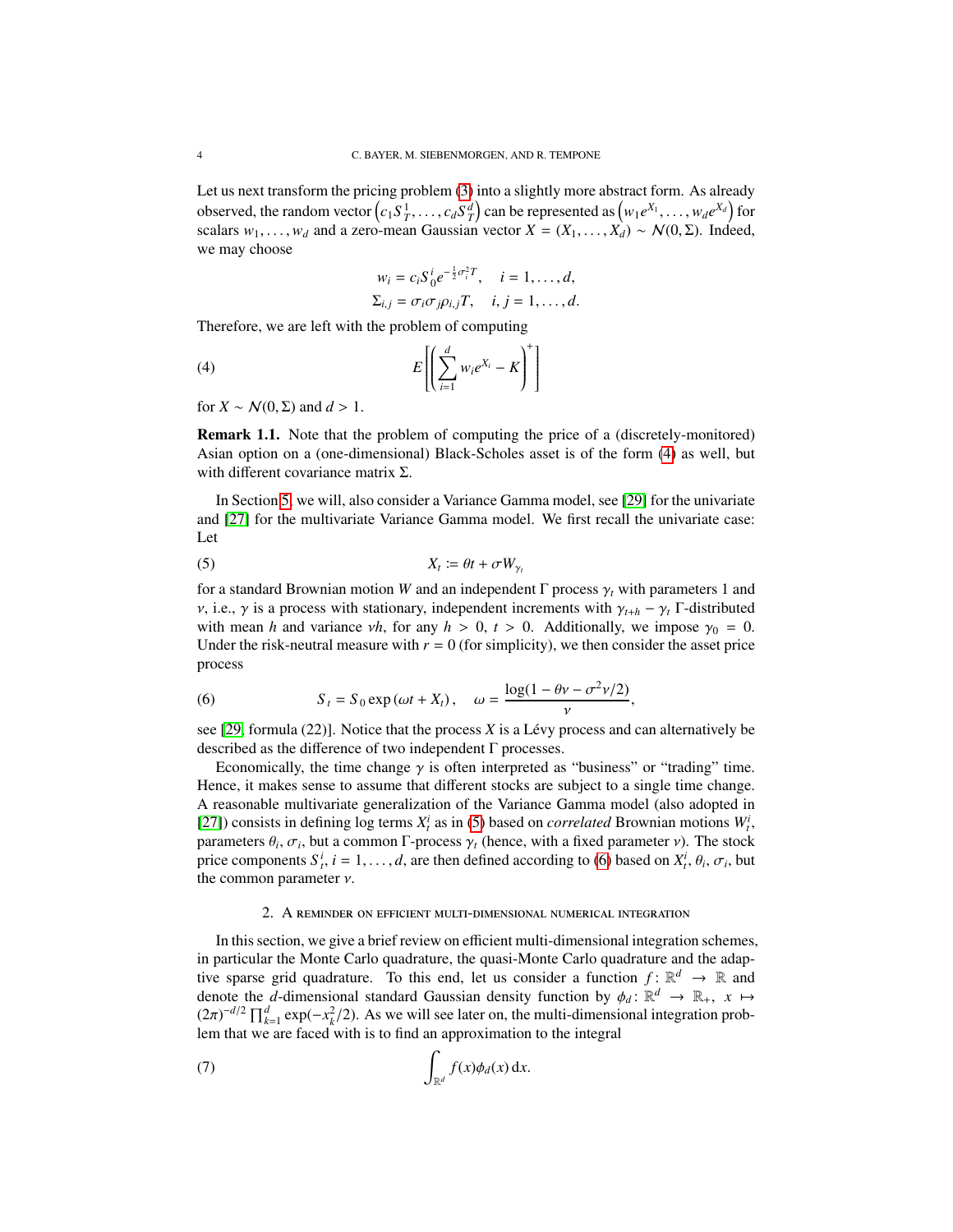2.1. Monte Carlo and quasi-Monte Carlo quadrature. The most widely used quadrature technique to tackle high-dimensional integration problems is the Monte Carlo quadra-ture, see e.g. [\[22\]](#page-19-18). This quadrature draws  $N \in \mathbb{N}$  independently and identically distributed samples  $\xi_i \in \mathbb{R}^d$ ,  $i = 1, ..., N$  with respect to the *d*-dimensional standard normal distribu-<br>tion. Then the unbiased Monte Carlo estimator for the integral (7) is given by tion. Then, the unbiased Monte Carlo estimator for the integral [\(7\)](#page-3-4) is given by

<span id="page-4-0"></span>(8) 
$$
\int_{\mathbb{R}^d} f(x) \phi_d(x) dx \approx \frac{1}{N} \sum_{i=1}^N f(\xi_i).
$$

The big advantage of this quadrature is that it converges with a rate which is independent of the dimensionality *d*, but the convergence rate  $O(N^{-1/2})$  is rather low. Another advantage of this quadrature is that it works under low regularity requirements on the integrand. To be more precisely, the variance of the integrand is a multiplicative constant in the error estimate.

The quasi-Monte Carlo quadrature is of the same form [\(8\)](#page-4-0) as the Monte Carlo quadrature, but the sample points  $x_i$  are constructed or taken from a predescribed sequence and not chosen randomly. There are several quasi-Monte Carlo sequences available in the literature, see e.g. [\[8,](#page-19-19) [30\]](#page-19-20). Nevertheless, almost all the quasi-Monte Carlo sequences refer to integration over the unit cube  $[0, 1]^d$  with respect to the Lebesgue measure and, hence, these points have to be mapped to the domain of integration Γ by the inverse normal distribution. The aim of a quasi-Monte Carlo sequence is to mirror with the first *N* sample points the uniformly distribution on the unit cube as good as possible. A measure of the distance between the uniformly distribution and the first *N* sample points is then given by the discrepancy of these sample points, see [\[30\]](#page-19-20). The reason for this is that the quasi-Monte Carlo integration error for functions with bounded variation in the sense of Hardy and Krause can be estimated up to a constant by the discrepancy of the integration points. A quasi-Monte Carlo sequence is called a low-discrepancy sequence if the discrepancy of the first *N* points of this sequence is  $O(N^{-1} \log(N)^d)$ . Thus, for the quasi-Monte Carlo quadrature based on low-discrepancy sequences can improve the convergence of the Monte-Carlo quadrature. In our numerical examples, we will use the quasi-Monte Carlo quadrature based on the Sobol-sequence, cf. [\[33\]](#page-20-0), which is a classical low-discrepancy sequence.

<span id="page-4-3"></span>2.2. Adaptive sparse grid quadrature. The construction of a sparse grid quadrature is based on a sequence of one-dimensional quadrature rules, cf. [\[7,](#page-19-5) [32\]](#page-19-21). Hence, we define for a function  $f: \mathbb{R} \to \mathbb{R}$  quadrature rules

<span id="page-4-2"></span>(9) 
$$
\int_{\mathbb{R}} f(x) \phi_1(x) dx \approx Q_j(f) = \sum_{i=1}^{N_j} w_i^{(j)} f(\eta_i^{(j)}), \quad N_j \in \mathbb{N}, \quad j = 0, 1, ...
$$

with suitable quadrature points and weights  $\{\eta$ <br>of quadrature rules is increasing i.e.  $N \leq N$ (*j*)  $(v_i^j, w_i^{(j)})$  $\binom{(\mathbf{j})}{(\mathbf{i})}_{\mathbf{i}=1}^{N_{\mathbf{j}}} \subset \mathbb{R} \times \mathbb{R}$ . Usually, the sequence of quadrature rules is increasing, i.e  $N_0 < N_1 < ...$ , and the first quadrature uses only one<br>quadrature point and weight i.e.  $N_2 = 1$ . According to the sequence  $\{Q_i\}$ , we introduce quadrature point and weight, i.e.  $N_0 = 1$ . According to the sequence  $\{Q_j\}_j$ , we introduce the difference quadrature operator

(10) 
$$
\Delta_j := Q_j - Q_{j-1}
$$
, where  $Q_{-1} := 0$ .

Assume that the sequence  $\{Q_j f\}_j$  converges, i.e

<span id="page-4-1"></span>
$$
\int_{\mathbb{R}} f(x)\phi_1(x) dx = \lim_{j \to \infty} Q_j f = \lim_{n \to \infty} \sum_{j=0}^n \Delta_j f.
$$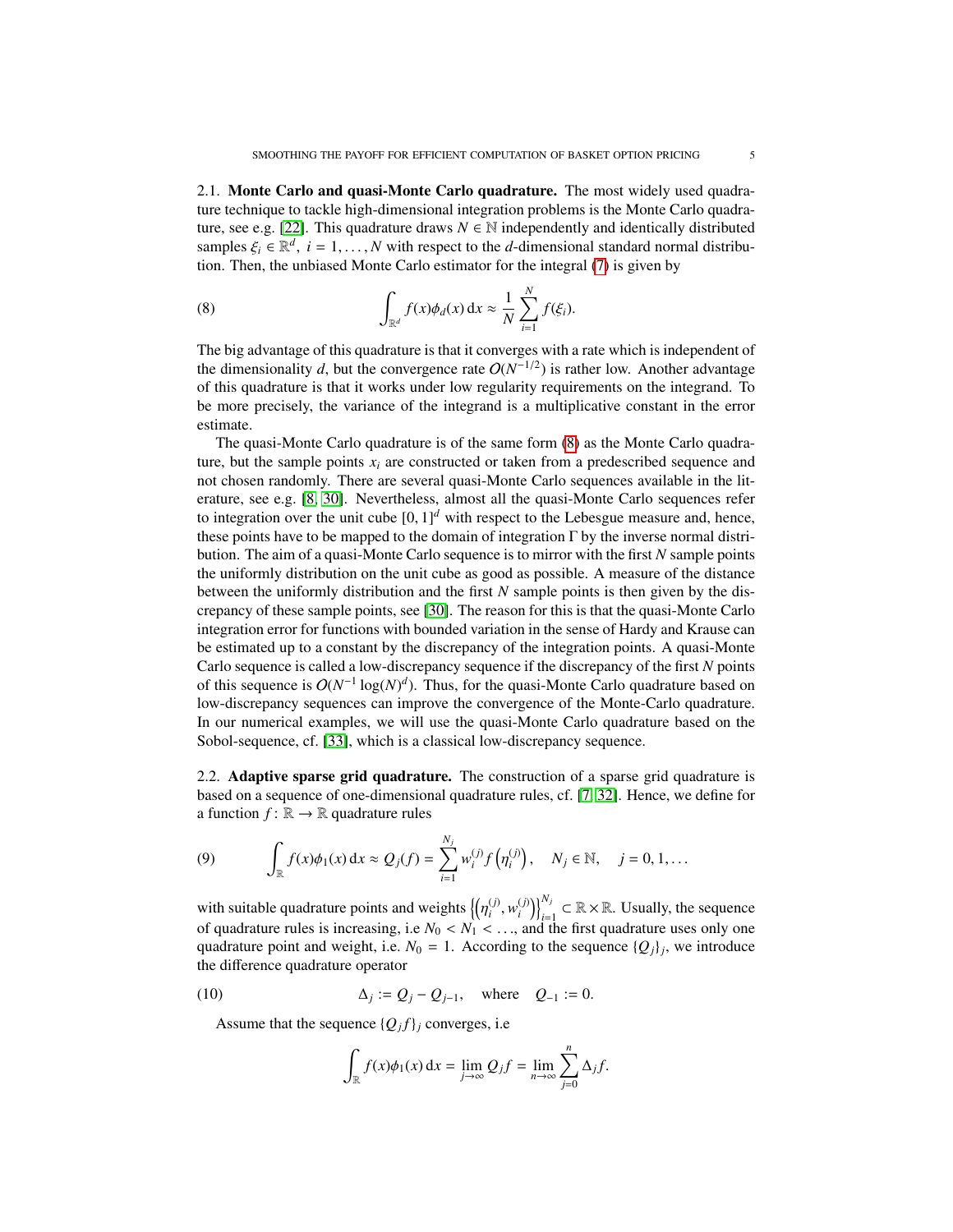This implies, that the sequence  $\{\Delta_j f\}_j$  converges to zero and, hence, the importance of the difference quadrature operators decays in *j*. Unfortunately, this decay is not necessarily monotonic, but it builds the basic idea of adaptive sparse grid constructions.

With the difference quadrature operators  $\Delta_i$  at hand, a generalized sparse grid quadrature for the integration problem [\(7\)](#page-3-4) is defined by

<span id="page-5-0"></span>(11) 
$$
\int_{\mathbb{R}^d} f(x) \phi_d(x) dx \approx \sum_{\alpha \in \mathcal{I}} \Delta_{\alpha} f := \sum_{\alpha \in \mathcal{I}} \Delta_{\alpha_1} \otimes \Delta_{\alpha_2} \otimes \cdots \otimes \Delta_{\alpha_d} f
$$

for an admissible index set  $\mathcal{I} \subset \mathbb{N}_0^d$ . Such an index set  $\mathcal{I}$  is called admissible if it holds for  $j = 1, \ldots, n$  and the unit multi-index  $e_j$  that

<span id="page-5-1"></span>
$$
\alpha \in \mathcal{I} \Longrightarrow \alpha - e_j \in \mathcal{I} \quad \text{if } \alpha_j > 0.
$$

As can be seen from [\(10\)](#page-4-1) and [\(11\)](#page-5-0), a generalized sparse grid quadrature is uniquely determined by a sequence of univariate quadrature rules  ${Q_i}_i$  and an admissible index set I. The index set  $I$  can be chosen a priori, for example as

(12) 
$$
I = \left\{ \alpha \in \mathbb{N}_0^d : \sum_{i=1}^n \alpha_i \le q \right\}
$$

which corresponds to a total degree sparse grid on level *q*.

Another option is to adapt  $I$  a posteriori. In this case an initial index set is selected, most often  $\mathcal{I}_0 = \{(0, \ldots, 0)\}\.$  Then, the integration error of the sparse grid quadrature with respect to  $I_0$  is estimated by a local error estimator and, afterwards, the indices with the largest local error estimator are successively added to  $I_0$  until a global error estimator  $\eta$ has reached a certain tolerance. We denote the local error estimator of an index  $\alpha \in I$  by  $g_{\alpha}$ and use for our purpose simply the absolute value of the associated difference quadrature formula, i.e.  $g_\alpha := |\Delta_\alpha f|$ . Of course, we have to guarantee during the algorithm that the admissible condition of  $I$  is not violated. The detailed description of this method is provided in [\[16\]](#page-19-6). We recall here the algorithm from [\[16\]](#page-19-6) and explain the most important steps.

In Algorithm [1,](#page-6-1) the index set  $\overline{I}$  in [\(11\)](#page-5-0) is partitioned into the *old index set*  $\overline{O}$  and the *active index set*  $A$ . The active index sets contains all indices  $\alpha$  whose local error estimators  $g_{\alpha}$  actually contribute to the global error estimator  $\eta$ . Then, the element  $\alpha$  of A with the largest local error estimator is removed from the active to the old index set and the children of  $\alpha$ , i.e.  $\alpha + e_j$ , are successively added to the active index set, as long as all their parents belong to the old index set. The last step is pecessary in order to quarantee the admissibility belong to the old index set. The last step is necessary in order to guarantee the admissibility condition. Then, the contribution of the new indices to the value of the integral as well as the local and global error estimator is updated and the procedure is repeated. The change in the current index sets during one step of the algorithm is visualized in Figure [1.](#page-6-2)

We will use as one-dimensional sequences Gauß-Hermite and Genz-Keister quadrature rules, cf. [\[15\]](#page-19-22). Gauß-Hermite quadrature rules have the highest degree of polynomial exactness for integrals as in [\(9\)](#page-4-2) while Genz-Keister rules have the advantage that they are nested. More precisely, the Genz-Keister rules are extensions of Gauß-Hermite quadrature rules of relatively low degree. As the first extension of the one point Gauß-Hermite quadrature we use the three point Gauß-Hermite quadrature. Nevertheless, the further extensions do not coincide with any other Gauß-Hermite quadrature rule.

At the end of this section, we visualize on the right-hand side of Figure [2](#page-7-1) the 2 dimensional adaptive sparse grid points which are used in our first numerical example. On the left-hand side of Figure [2,](#page-7-1) we show the associated adaptive index set.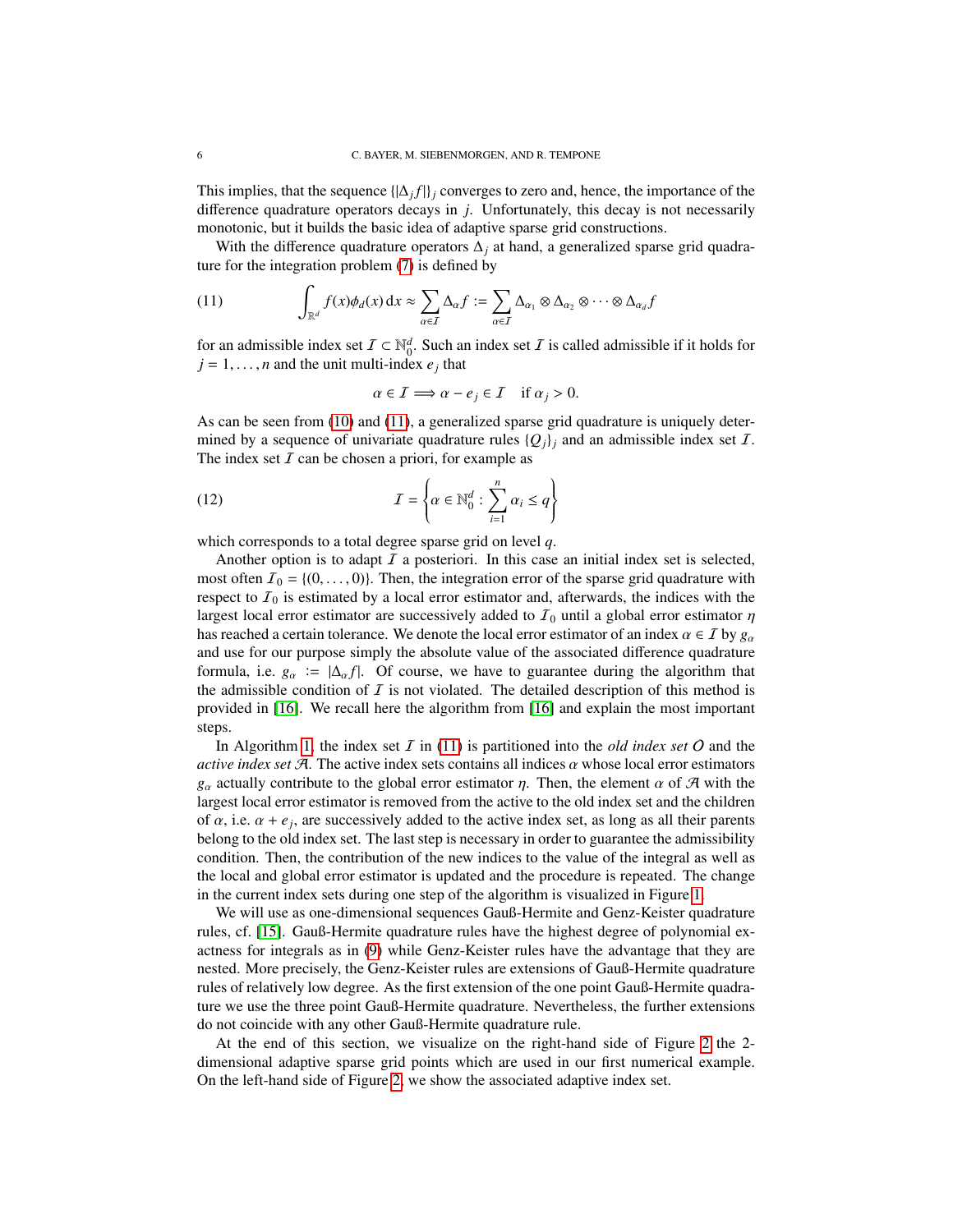<span id="page-6-1"></span>Algorithm 1 Adaptive sparse grid quadrature for a function *f*



<span id="page-6-2"></span>FIGURE 1. One step of the adaptive quadrature where  $\alpha = (0, 2)$  is the index with largest  $g(\alpha)$ .

Remark 2.1. A further alternative could be to use multi-dimensional cubature formulas, see, for instance, [\[9\]](#page-19-23). In principle, high-order cubature formulas also require smoothness of the integrand, therefore we suspect that the approach presented here will also work well in the cubature context. Still, we do not further discuss these methods in the current paper.

# 3. Smoothing the payoff

<span id="page-6-0"></span>In this section, we will describe a simple technique for smoothing the integrand in [\(4\)](#page-3-1) which, at the same time,

- produces an analytic integrand;
- does not introduce a bias error;
- reduces the variance of the resulting integrand.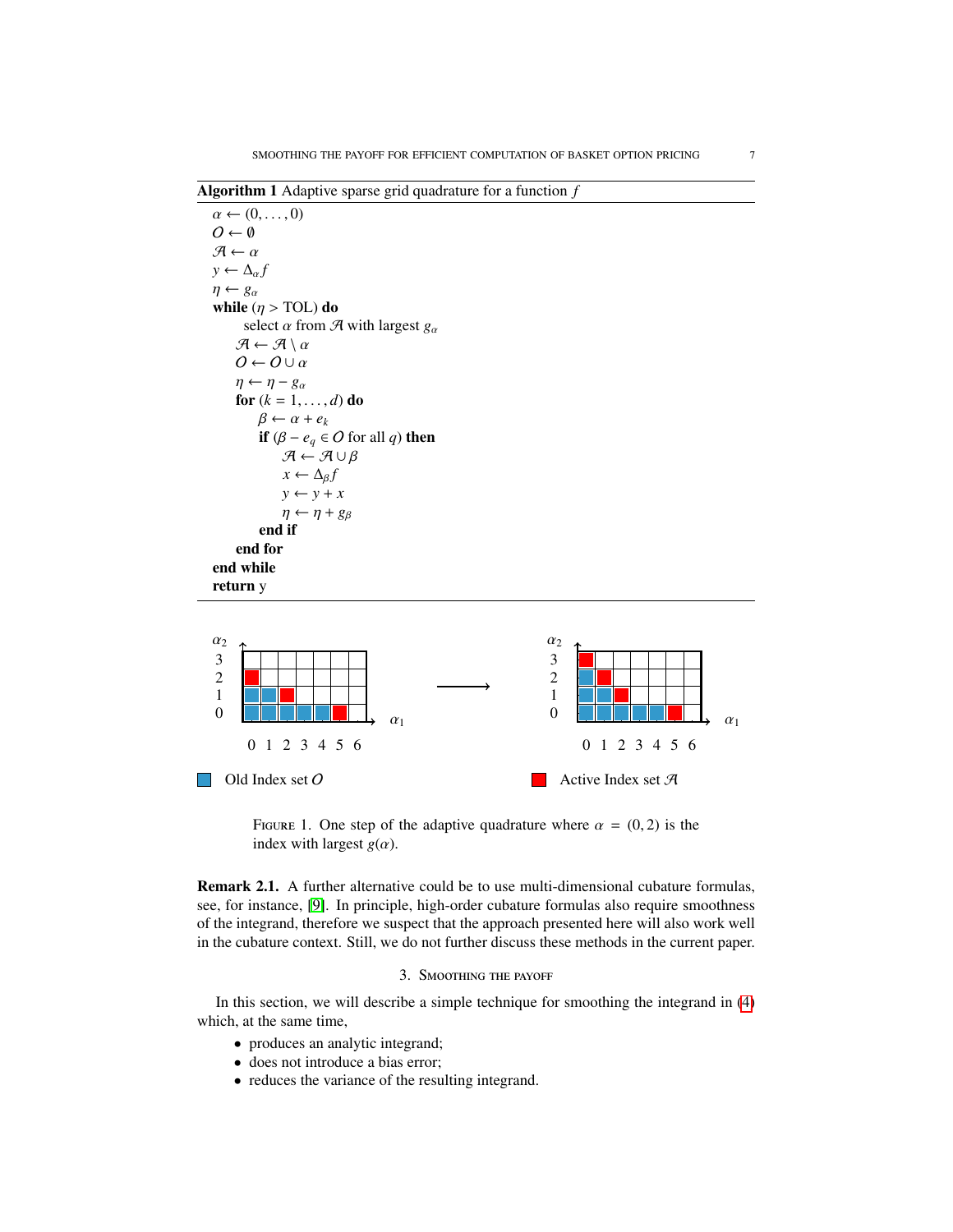

<span id="page-7-1"></span>FIGURE 2. Index set  $I$  of the sparse grid on the left and associated sparse grid points, which are used in the first numerical example, on the right .

For the following, we assume that the covariance matrix  $\Sigma$  is invertible, i.e., a positive definite symmetric matrix.

The general idea is that we want to integrate out one Gaussian factor in [\(4\)](#page-3-1), conditioning on the remaining  $d - 1$  factors. Clearly, the outcome of such a procedure is a smooth function of the remaining factors. However, generically there is no closed formula for this function. The reason for this is that there is no closed formula for the simple special case

$$
E\left[\left(e^{\sigma_1 Z}+e^{\sigma_2 Z}-K\right)^+\right]
$$

for  $Z \sim \mathcal{N}(0, 1)$  and  $\sigma_1 \neq \sigma_2$ . Indeed,  $e^{\sigma_1 Z} + e^{\sigma_2 Z}$  has a log-normal distribution if and only if  $\sigma_1 - \sigma_2$ . In this case, the above expression is given in terms of the celebrated only if  $\sigma_1 = \sigma_2$ . In this case, the above expression is given in terms of the celebrated Black-Scholes formula, to be reviewed below.

It turns out, that a clever choice of factorization of the covariance matrix of the Gaussian factors allows us to factor out one common, independent log-normal term. This is a consequence of the

<span id="page-7-0"></span>Lemma 3.1. *Let* Σ *be a symmetric, positive definite d* × *d matrix. Then there is a diagonal matrix*  $D = \text{diag}(\lambda_1^2, \lambda_2^2, \dots, \lambda_d^2)$  and an invertible matrix  $V \in \mathbb{R}^{d \times d}$  with the property that  $V \cup \{d\}$  such that  $V_{i,1} \equiv 1, i = 1, ..., d$ , such that

<span id="page-7-2"></span>
$$
\Sigma = VDV^\top.
$$

*Moreover, we may choose the remaining columns of V such that*  $\lambda_2^2 \geq \ldots \geq \lambda_d^2 \geq 0$ .

*Proof.* From [\[3,](#page-19-24) p. 126], we know that for every  $0 \neq s \in \mathbb{R}^n$  the rank-1 modification

(13) 
$$
\tilde{A} = A - \frac{(As)(As)^{\top}}{s^{\top}As}
$$

of a symmetric and positive definite matrix  $A \in \mathbb{R}^{d \times d}$  yields a symmetric and positive semidefinite matrix  $\tilde{A} \in \mathbb{R}^{d \times d}$  of rank *d* − 1. Let us denote **1** = [1, ..., 1]<sup>⊤</sup> and choose  $y = \sum_{i=1}^{d} 1$ . Then it follows from (13) that  $v = \Sigma^{-1}$ **1**. Then it follows from [\(13\)](#page-7-2) that

$$
\tilde{\Sigma} = \Sigma - \frac{\mathbf{1} \!\cdot\! \mathbf{1}^\top}{\mathbf{1}^\top \nu}
$$

is a symmetric and positive semidefinite matrix of rank  $d - 1$ . Denote by  $(\lambda_i^2, v_i)$  for  $i =$ <br>2. *d* the *d* − 1 eigennairs corresponding to the *d* − 1 positive eigenvalues of  $\tilde{\Sigma}$ . Defining 2, . . . , *d* the *d* − 1 eigenpairs corresponding to the *d* − 1 positive eigenvalues of Σ<sup>α</sup>. Defining  $V = [v_1, v_2, \dots, v_d]$  with  $v_1 = 1$  and  $D = \text{diag}(\lambda_1^2, \lambda_2^2, \dots, \lambda_d^2)$  with  $\lambda_1^2 = (\mathbf{1}^\top \mathbf{v})^{-1}$  leads to the desired result the desired result.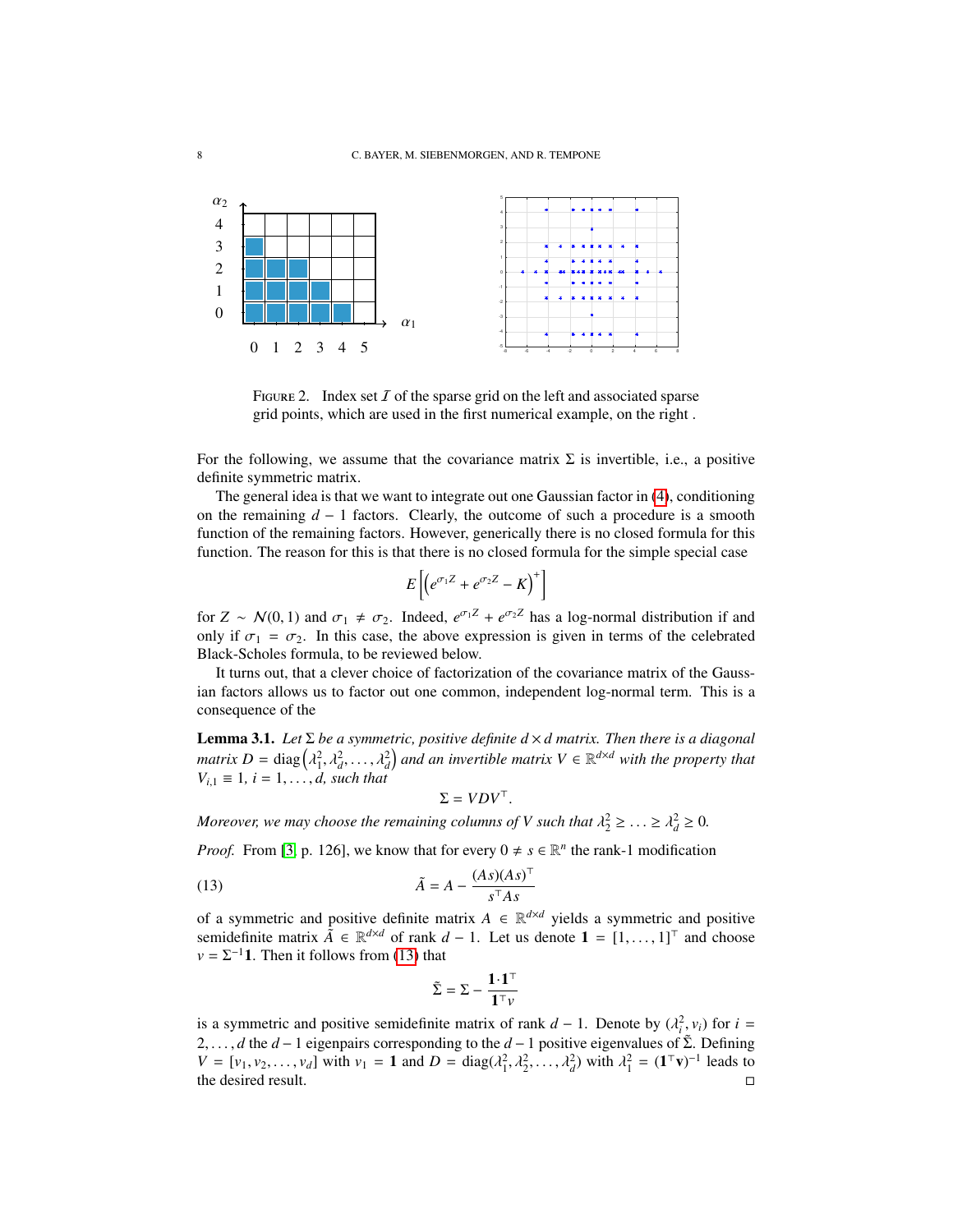<span id="page-8-1"></span>Remark 3.2. Of course, the vector 1 is by no means special in Lemma [3.1](#page-7-0) and can be replaced by any other fixed vector.

In the next step, we replace *X* by  $Y := V^{-1}X \sim N(0, D)$  and note that the components  $Y$  are independent. Substituting the decomposition  $Y = VY$  into (4), we obtain of *Y* are independent. Substituting the decomposition  $X = VY$  into [\(4\)](#page-3-1), we obtain

(14)  
\n
$$
C_{\mathcal{B}} = E\left[\left(\sum_{i=1}^{d} w_i e^{(VY)_i} - K\right)^+\right]
$$
\n
$$
= E\left[\left(\sum_{i=1}^{d} w_i \exp\left(Y_1 + \sum_{j=2}^{d} V_{i,j} Y_j\right) - K\right)^+\right]
$$
\n
$$
= E\left[\left(h(Y_2, \dots, Y_d)e^{Y_1} - K\right)^+\right]
$$

with

<span id="page-8-3"></span>(15) 
$$
h(\bar{y}) = h(y_2, ..., y_d) := \sum_{i=1}^d w_i \exp\left(\sum_{j=2}^d V_{i,j} y_j\right), \quad \bar{y} := (y_2, ..., y_d) \in \mathbb{R}^{d-1}.
$$

<span id="page-8-0"></span>**Lemma 3.3** (Conditional Expectation formula). *Let*  $\overline{Y} = (Y_2, \ldots, Y_d) = ((V^{-1}X)_2, \ldots, (V^{-1}X)_d) \sim$ <br> $N(\Omega, \overline{D}) \cdot \overline{D} := \text{diag}(3^2, \ldots, 3^2)$ . Then  $\mathcal{N}\left(0,\overline{D}\right), \overline{D} \coloneqq \text{diag}(\lambda_2^2,\ldots,\lambda_d^2)$ *. Then* 

$$
E\left[\left(\sum_{i=1}^d w_i e^{X_i} - K\right)^+ \middle| \overline{Y}\right] = C_{BS}\left(h(\overline{Y})e^{\lambda_1^2/2}, K, \lambda_1\right),
$$

*where*

$$
C_{BS}(S_0, K, \sigma) := \Phi(d_1)S_0 - \Phi(d_2)K,
$$
  

$$
d_{1/2} := \frac{1}{\sigma} \left[ \log \left( \frac{S_0}{K} \right) \pm \frac{\sigma^2}{2} \right],
$$

*is the Black-Scholes formula for*  $r = 0$ *, with maturity*  $T = 1$ *.* 

*Proof.* As *Y*<sub>1</sub> and  $\overline{Y}$  are independent and *Y*<sub>1</sub> ~  $\mathcal{N}(0, \lambda_1^2)$ , we have

$$
E\left[\left(h(Y_2,\ldots,Y_d)e^{Y_1}-K\right)^+\middle|\overline{Y}=\overline{y}\right]=E\left[\left(h(\overline{y})e^{\lambda_1Z}-K\right)^+\right]
$$

for some  $Z \sim \mathcal{N}(0, 1)$ . On the other hand, for  $r = 0$  and maturity  $T = 1$ , the Black-Scholes formula is given by

$$
C_{BS}(S_0, K, \sigma) = E\left[\left(S_0 e^{-\frac{1}{2}\sigma^2 + \sigma Z} - K\right)^+\right] = \Phi(d_1)S_0 - \Phi(d_2)K,
$$

since  $S_T = S_0 \exp\left(-\frac{1}{2}\sigma^2 T + \sigma B_T\right)$  for a Brownian motion *B*. Comparing these expressions, we see that we have to choose  $K = K$ ,  $\sigma = \lambda_1$  and  $S_0 = h(\bar{y})e^{\frac{1}{2}\lambda_1^2}$  $\frac{2}{1}$ .

Lemma [3.3](#page-8-0) directly implies

Proposition 3.4. *The basket option price in the multi-variate Black-Scholes setting satisfies*

<span id="page-8-2"></span>(16) 
$$
C_B = E\left[C_{BS}\left(h\left(\sqrt{\overline{D}}Z\right)e^{\lambda_1^2/2}, K, \lambda_1\right)\right], \quad Z \sim \mathcal{N}(0, I_{d-1}), \sqrt{\overline{D}} = \text{diag}(\lambda_2, \dots, \lambda_d).
$$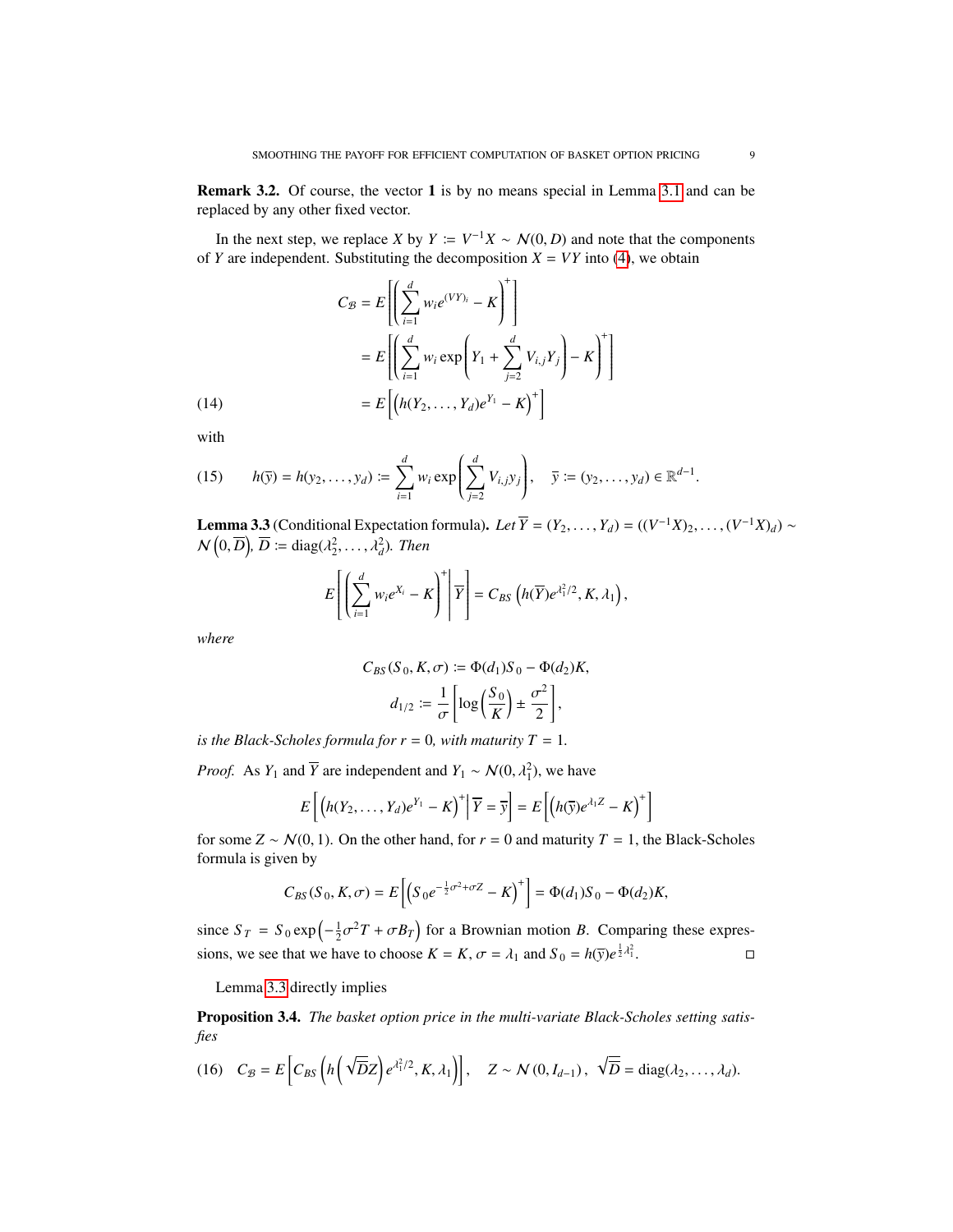<span id="page-9-2"></span>Remark 3.5. As remarked earlier, a similar closed form expression cannot be obtained when the first column  $V_{1}$  of the matrix V is a general  $d$ -dimensional vector. However, we may still get an explicit formula if  $V_{.1}$  only takes values in {0, 1}. For simplicity, let us assume that the first  $k$  entries of  $V_{1,1}$  are 1 and the remaining entries are 0—by Remark [3.2](#page-8-1) this can always be achieved. The computation before Lemma [3.3](#page-8-0) then gives

$$
C_{\mathcal{B}} = E\left[\left(h_1(Y_2, \ldots, Y_k)e^{Y_1} + h_2(Y_{k+1}, \ldots, Y_d) - K\right)^+\right],
$$
  
\n
$$
h_1(y_2, \ldots, y_k) := \sum_{i=1}^k w_i \exp\left(\sum_{j=2}^d V_{i,j}y_j\right),
$$
  
\n
$$
h_2(y_{k+1}, \ldots, y_d) := \sum_{i=k+1}^d w_i \exp\left(\sum_{j=2}^d V_{i,j}y_j\right).
$$

Conditioning again on  $\overline{Y}$ , we once again arrive at the Black-Scholes formula, this time requiring a shift in  $K$ , as well. In the end, we obtain

$$
E\left[\left(\sum_{i=1}^d w_i e^{X_i} - K\right)^+ \middle| \overline{Y}\right] = C_{BS}\left(h_1(Y_2,\ldots,Y_k)e^{\lambda_1^2/2}, K - h_2(Y_{k+1},\ldots,Y_d), \lambda_1\right),
$$

in the sense that

$$
C_{BS}(S_0, K, \sigma) = S_0 - K \text{ for } K < 0.
$$

In general, we therefore suggest to choose  $V_{1,1}$  such as to maximize the effective smoothing parameter  $\lambda_1$ .

<span id="page-9-1"></span>Remark 3.6. Generally speaking, the decay of derivatives of the integrand in [\(16\)](#page-8-2) depends – inter alia – on the size of  $\lambda_1^2 = \langle 1, \Sigma^{-1}1 \rangle^{-1}$ . If we normalize the variances of the individual components, then  $\lambda_1^2$  mostly depends on the angle of 1 with the eigenspace corresponding to the largest eigenvalue of  $\Sigma$ to the largest eigenvalue of  $\Sigma$ .

Remark 3.7. It is worth observing that after the conditional expectation [\(16\)](#page-8-2) one may also perform a change of measure on the resulting *d*−1 dimensions to enhance the convergence of all the quadratures discussed in this work. For instance, this is particularly important for out of the money options.

### 4. Numerical example 1: Multivariate Black Scholes setting

<span id="page-9-0"></span>In our first numerical example, we consider the pricing problem [\(3\)](#page-2-1) of a European basket option in a Black-Scholes model. This price depends on the strike price *K*, the weight vector *c* and the vector  $S_T$  containing the values of the different assets at the maturity *T*. Moreover, the distribution of  $S_T$  can be deduced from the initial values of the assets  $S_0$ , the vector of volatilities  $\sigma$  and the correlation matrix  $\rho$  which determine the Black-Scholes model in [\(1\)](#page-2-0). The initial values in our examples are chosen randomly, i.e. independently and uniformly distributed from the interval  $S_0^i \in [8, 20]$ . The volatilities are chosen ran-<br>domly as well from the interval  $\sigma \in [0, 3, 0, 4]$ . Following [10], the correlation matrix domly as well from the interval  $\sigma_i \in [0.3, 0.4]$ . Following [\[10\]](#page-19-25), the correlation matrix  $\rho = \tau \tau^{\top}$  is given by a lower triangular matrix  $\tau$  which is constructed from a random vector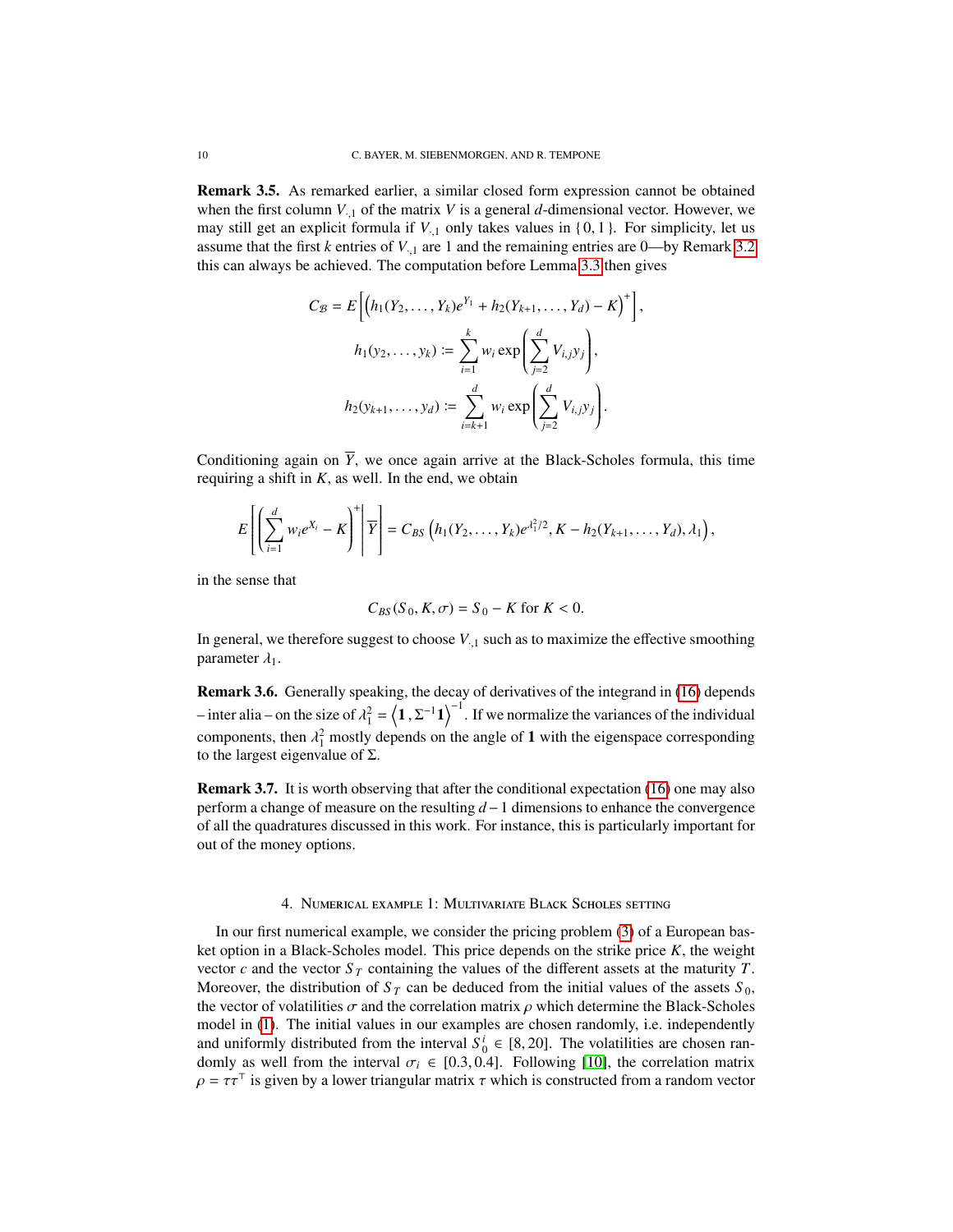*x* ∈  $\mathbb{R}^{d-1}$  with independently and uniformly distributed entries *x<sub>i</sub>* ∈ [0.8, 1] as follows:

$$
\tau_1 = \begin{pmatrix} 1 \\ \cosh(x) \end{pmatrix}, \quad \tau_2 = \sqrt{1 - x_1^2} \begin{pmatrix} 0 \\ 1 \\ \cosh(x_{2:d-1}) \end{pmatrix}, \dots, \tau_d = \begin{pmatrix} 0 \\ \vdots \\ 0 \\ \sqrt{1 - x_{d-1}^2} \end{pmatrix}
$$

Herein, we employed the MATLAB-inspired notation  $x_{2:d-1} = [x_2, \ldots, x_{d-1}]^\top$ . In addition, we denote by  $cn: \mathbb{R}^{d-1} \to \mathbb{R}^{d-1}$  the cummulative product given by we denote by  $\text{cp} : \mathbb{R}^{d-1} \to \mathbb{R}^{d-1}$  the cummulative product given by

$$
cp(x) = [x_1, x_1x_2, ..., x_1x_2...x_{d-1}]^{\top}
$$
.

The weight vector  $c$  is chosen such that the basket is an average of the different assets, i.e.  $c_i = 1/d$ . Moreover, we choose three different settings for the strike price,  $K = c^\top S_0$ <br>
("at the money"),  $K = 1.2$ ,  $c^\top S_0$  ("out of the money") and  $K = 0.8$ ,  $c^\top S_0$  ("in the money") ("at the money"),  $K = 1.2 \cdot c^\top S_0$  ("out of the money") and  $K = 0.8 \cdot c^\top S_0$  ("in the money").

Remark 4.1. We tested our experiments with different, randomly chosen weight vectors  $c \in [0, 1]^d$  and obtained similar results. Hence, it seems that there is only a slight de-<br>pendence between the weight vector in the basket and the performance of the different pendence between the weight vector in the basket and the performance of the different quadrature methods.

We compare several integration schemes applied to the original problem [\(4\)](#page-3-1) and the smoothened problem [\(16\)](#page-8-2). To be more precise, we consider the Monte-Carlo method, the quasi-Monte Carlo method based on Sobol points and the sparse grid method described in Section 2.

4.1. Performance of the sparse grid methods. In this subsection, we investigate the convergence behaviour of the adaptive sparse grid method for the smoothened problem [\(16\)](#page-8-2) (SGBS). Therefore, we apply the (SGBS) to our model problem in dimension  $d = 3$  in the "at the money case",  $d = 8$  in the "out of the money case" and  $d = 25$  in the "in the money" case", respectively. As a reference solution, we use an adaptive sparse grid quadrature to determine [\(16\)](#page-8-2) with a very small tolerance, i.e.  $\varepsilon = 10^{-11}$  for  $d = 3$ ,  $\varepsilon = 10^{-9}$  for  $d = 8$ , and  $\varepsilon = 10^{-7}$  for  $d = 25$  respectively. As the sequence of univariate quadrature points, we and  $\varepsilon = 10^{-7}$  for  $d = 25$  respectively. As the sequence of univariate quadrature points, we use the listed Genz-Keister points from [23]. Unfortunately, there exists only 9 different use the listed Genz-Keister points from [\[23\]](#page-19-26). Unfortunately, there exists only 9 different Genz-Keister extensions and it might happen that a higher precision is needed in a particular direction. In this case, we use Gauß-Hermite points with a successively higher degree of precision. The one-dimensional Gauß-Hermite points and weights can be easily constructed for an arbitrary degree of precision by solving an associated eigenvalue problem, see e.g. [\[14\]](#page-19-27) for the details.

To observe the convergence behaviour of the SGBS, we successively refine the tolerance, e.g. from  $10^{-2}$  to  $10^{-9}$  for  $d = 3$ , and compute the relative error between the corresponding approximation to [\(16\)](#page-8-2) and the reference solution. In order to compare the results with other methods and also to validate the reference solution, we additionally apply a Monte-Carlo quadrature (MC), a quasi-Monte Carlo quadrature (QMC) and an adaptive sparse grid quadrature (SG) to the original problem [\(4\)](#page-3-1) and compare the results with the reference solution as well. Herein, we increase the number of quadrature points for the (quasi-) Monte Carlo quadrature as  $3 \cdot 6^q$  for  $q = 1, \ldots, 8$ . In addition, we use 20 runs of the Monte-Carlo estimator on each level a and plot the median of the relative errors to the the Monte-Carlo estimator on each level *q* and plot the median of the relative errors to the reference solution of these 20 runs.

Remark 4.2. The convergence results are shown in terms of quadrature points. Of course, it is also interesting to compare the computational times to see the overhead of the adaptive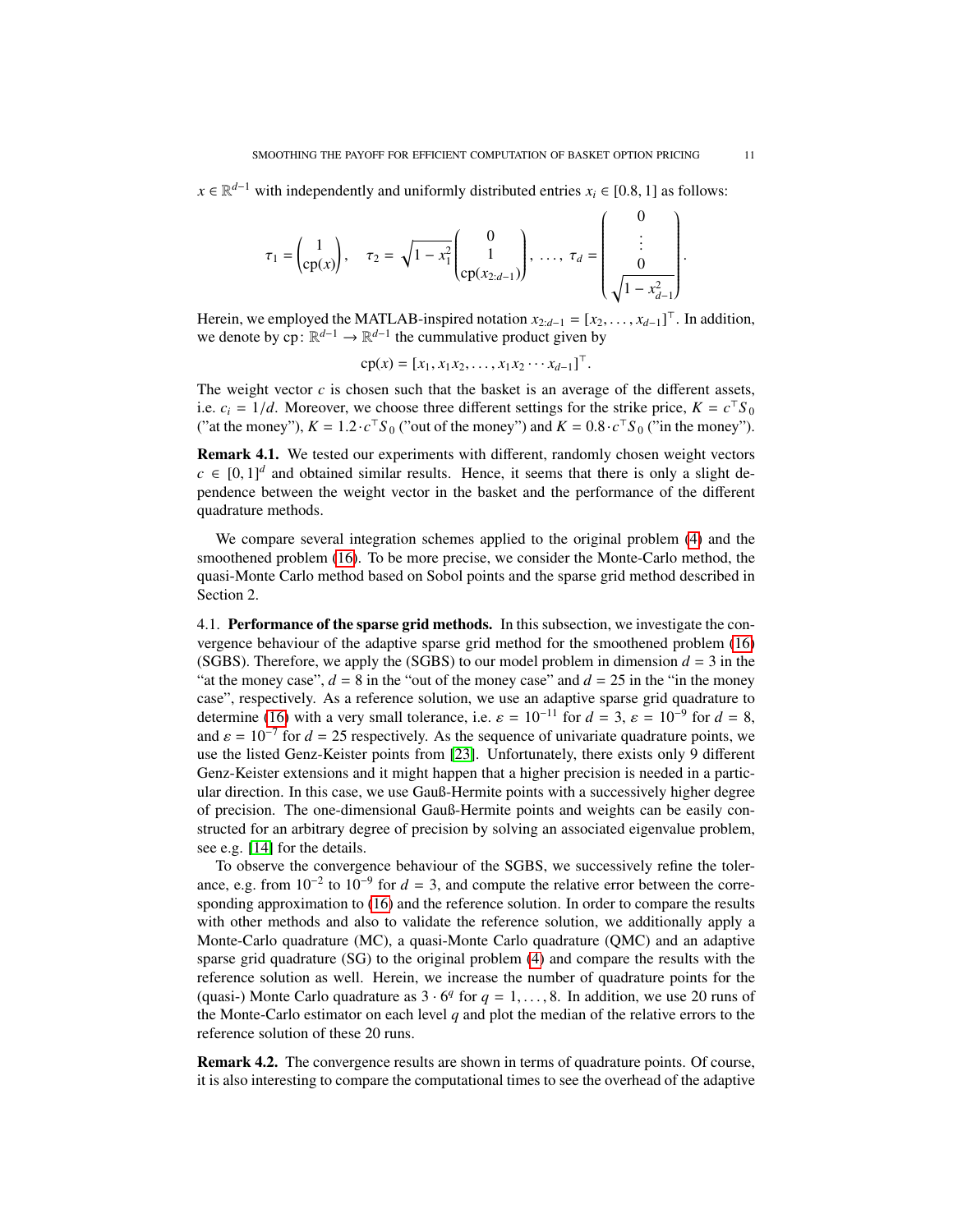

<span id="page-11-1"></span>FIGURE 3. Errors for  $d = 3$ ,  $d = 8$  and  $d = 25$  with volatilities selected randomly from the interval [0.3, <sup>0</sup>.4].

sparse grid construction. Therefore, we depict in Table [1](#page-11-0) computational times in seconds and errors for the different quadrature methods at a comparable number of quadrature points for each dimension. As we can deduce from these times, there is indeed a huge overhead for the SGBS. In dimension  $d = 25$ , for example, the computation of the adaptive sparse grid method with around 25% more quadrature points requires around 23 times the computation time in comparison to QMC. Nevertheless, the error of the SGBS is aroud a factor 600 smaller in comparison to QMC. Note that all the computations are done in

| <b>SGBS</b> |                                                                                                 |        | OMC  |                                       |        | MC.  |                     |        |
|-------------|-------------------------------------------------------------------------------------------------|--------|------|---------------------------------------|--------|------|---------------------|--------|
| time        | error                                                                                           | points | time | error                                 | points | time | error               | points |
|             | $d = 3 \cdot 0.0057 \cdot 4.9$ e-10                                                             | 104    |      | $\vert 0.0016 \vert 1.25$ e-1 $\vert$ | 108    |      | $0.0013$   1.77 e-1 | 108    |
|             | $d = 8$   0.3675   1.81 e-9   24622   0.0161   5.39 e-3   23328   0.0135   1.38 e-2   23328     |        |      |                                       |        |      |                     |        |
|             | $d = 25$   5.4283   1.04 e-6   174098   0.2409   6.18 e-4   139968   0.2188   1.29 e-3   139968 |        |      |                                       |        |      |                     |        |

<span id="page-11-0"></span>TABLE 1. Computation times for the different quadrature methods

MATLAB and that the evaluation of the integrand is completely vectorized in case of the (Q)MC. This is, of course, not possible for the adaptive sparse grid quadrature, since we adaptively add indices, which correspond to difference quadrature rules with a relatively low number of quadrature points, to the index set. Although, the evaluation of the integrand in each difference quadrature rule is vectorized, we need to do this several times during the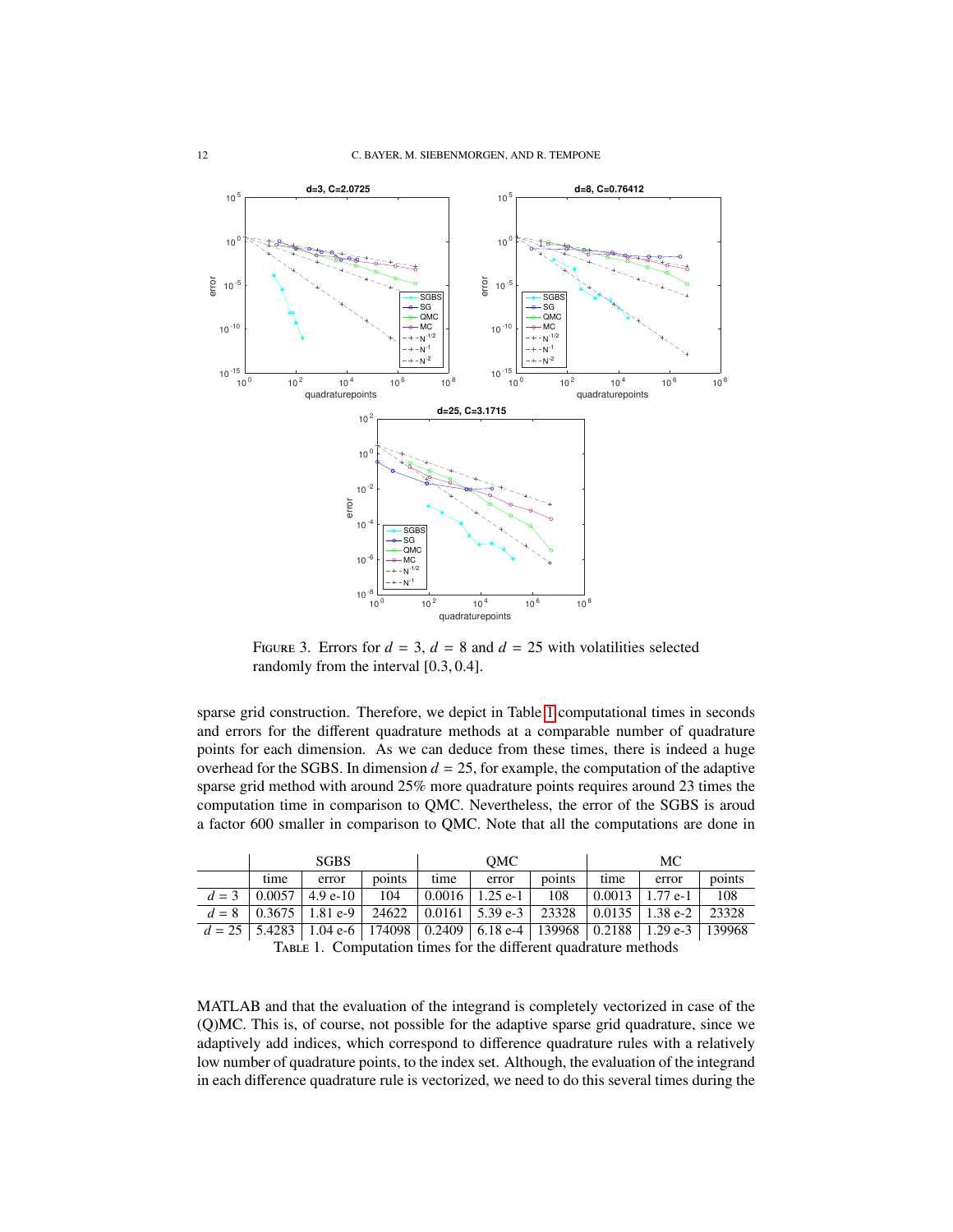algorithm. Hence, a MATLAB implementation is not the most efficient one for adaptive sparse grid quadratures or adaptive methods in general and the overhead could be reduced drastically with an efficient implementation in e.g. C.

The results for  $d = 3$ ,  $d = 5$  and  $d = 25$  are depicted in Figure [3.](#page-11-1) As expected, the Monte-Carlo quadrature converges in each dimension algebraically with a rate 1/2 against the reference solution, while the rate of the quasi-Monte Carlo quadrature is close to 1. The convergence of the SG is comparable to that of the MC for  $d = 3$  and becomes worse for  $d = 8$  and  $d = 25$ . Hence, it is not very suitable to tackle the original problem [\(4\)](#page-3-1). In contrast to that, the SGBS outperforms all the other considered methods, especially for  $d = 3$  and  $d = 8$ , in both convergence rate and constant. For  $d = 3$ , the rate is rather exponential than algebraic and the observed algebraic rate for  $d = 8$  is 2. In  $d = 25$ dimensions, the rate deteriorates to 1 but the constant is still around a factor 100 less compared to the constant of the QMC.

Summarizing, we find that the adaptive sparse grid quadrature applied to [\(16\)](#page-8-2) yields very good results to approximate the value of a basket option. In particular, it significantly improves the performance of the adaptive sparse grid quadrature applied to [\(4\)](#page-3-1). This is due to the fact that the integrand in [\(16\)](#page-8-2) is smooth while the integrand in [\(4\)](#page-3-1) is not even differentiable.



<span id="page-12-0"></span>Figure 4. Smoothing effect for the (quasi)-Monte Carlo quadrature for  $d = 3$ ,  $d = 8$  and  $d = 25$  with volatilities selected randomly from the interval [0.3, <sup>0</sup>.4].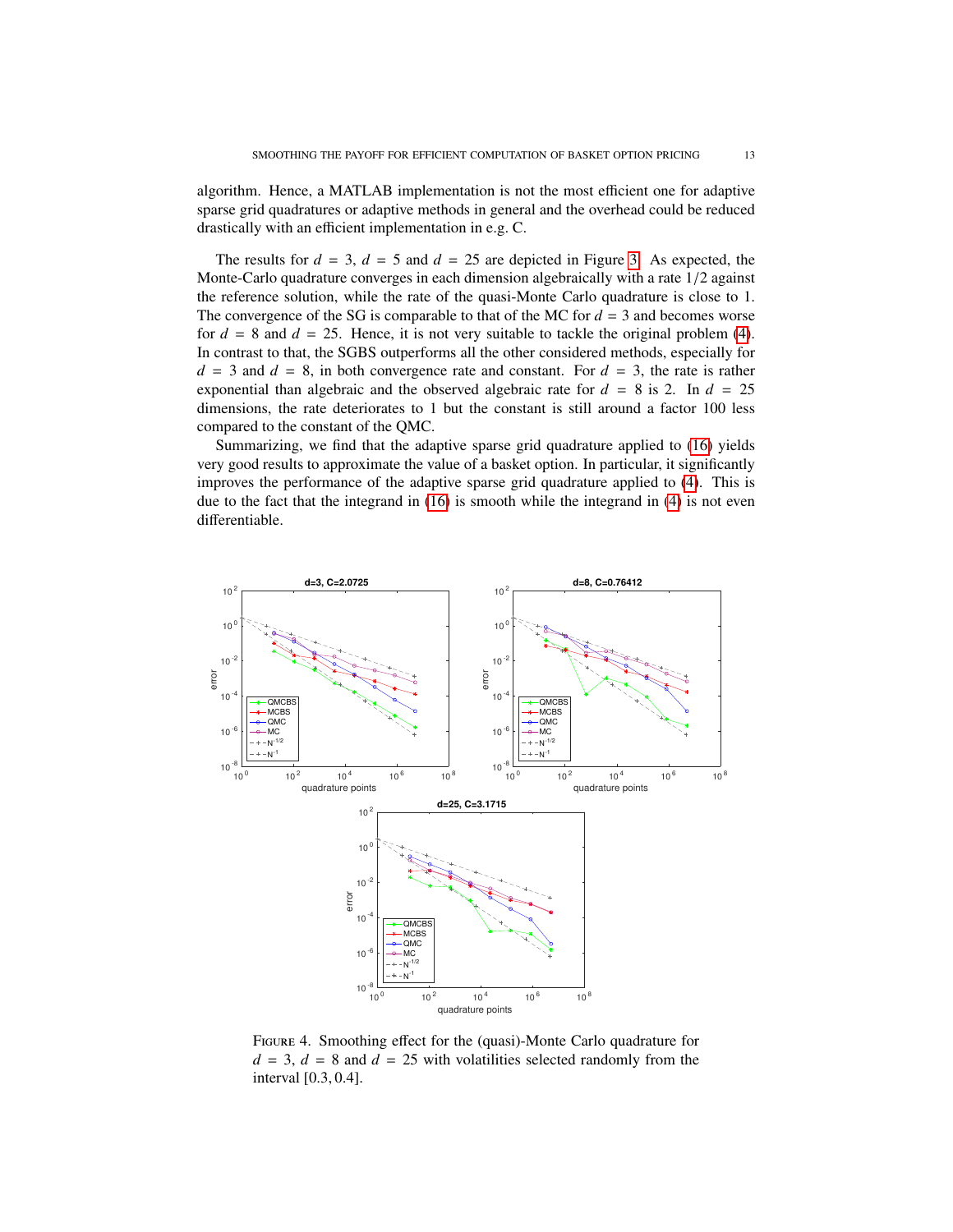4.2. Smoothing effect for Monte Carlo and quasi-Monte Carlo quadrature. In this subsection, we examine the smoothing effect on the (quasi-) Monte Carlo quadrature. To that end, we apply the (quasi-) Monte Carlo quadrature with the same number of quadrature points as before, i.e.  $3 \cdot 6^q$  for  $q = 1, \ldots, 8$ , to approximate the integral in [\(16\)](#page-8-2) and compare the results with those of the (quasi-) Monte Carlo quadrature applied to (4). For compare the results with those of the (quasi-) Monte Carlo quadrature applied to [\(4\)](#page-3-1). For the Monte Carlo quadrature, we expect that the smoothing effect is not as strong as for the sparse grid quadrature. Nevertheless, the convergence constant might be improved since we determined a conditional expectation to deduce [\(16\)](#page-8-2) from [\(4\)](#page-3-1) which should decrease the variance of the integrand. Figure [4](#page-12-0) corroborrates that the smoothing has the expected effect for the Monte Carlo quadrature, but the effect seems to diminish in higher dimensions. In case of the quasi-Monte Carlo quadrature, the smoothing does not effect the convergence rate but improves the convergence constant as well. Moreover, the effect is even stronger as for the Monte Carlo quadrature. The convergence constant of the quasi-Monte Carlo quadrature relies on the variation of the integrand and, hence, we suspect a larger decrease in the variation of the integrand than in the variance. An explanation is that the variation of a function can be calculated from the first mixed derivatives. Thus, the variation strongly depends on the smoothness of the integrand, in particular this dependence is stronger than for the variance of the integrand.



<span id="page-13-0"></span>FIGURE 5. Acceleration of the (quasi-) Monte Carlo quadrature with a sparse grid control variate for  $d = 3$ ,  $d = 8$  and  $d = 25$  with volatilities selected randomly from the interval [0.3, <sup>0</sup>.4].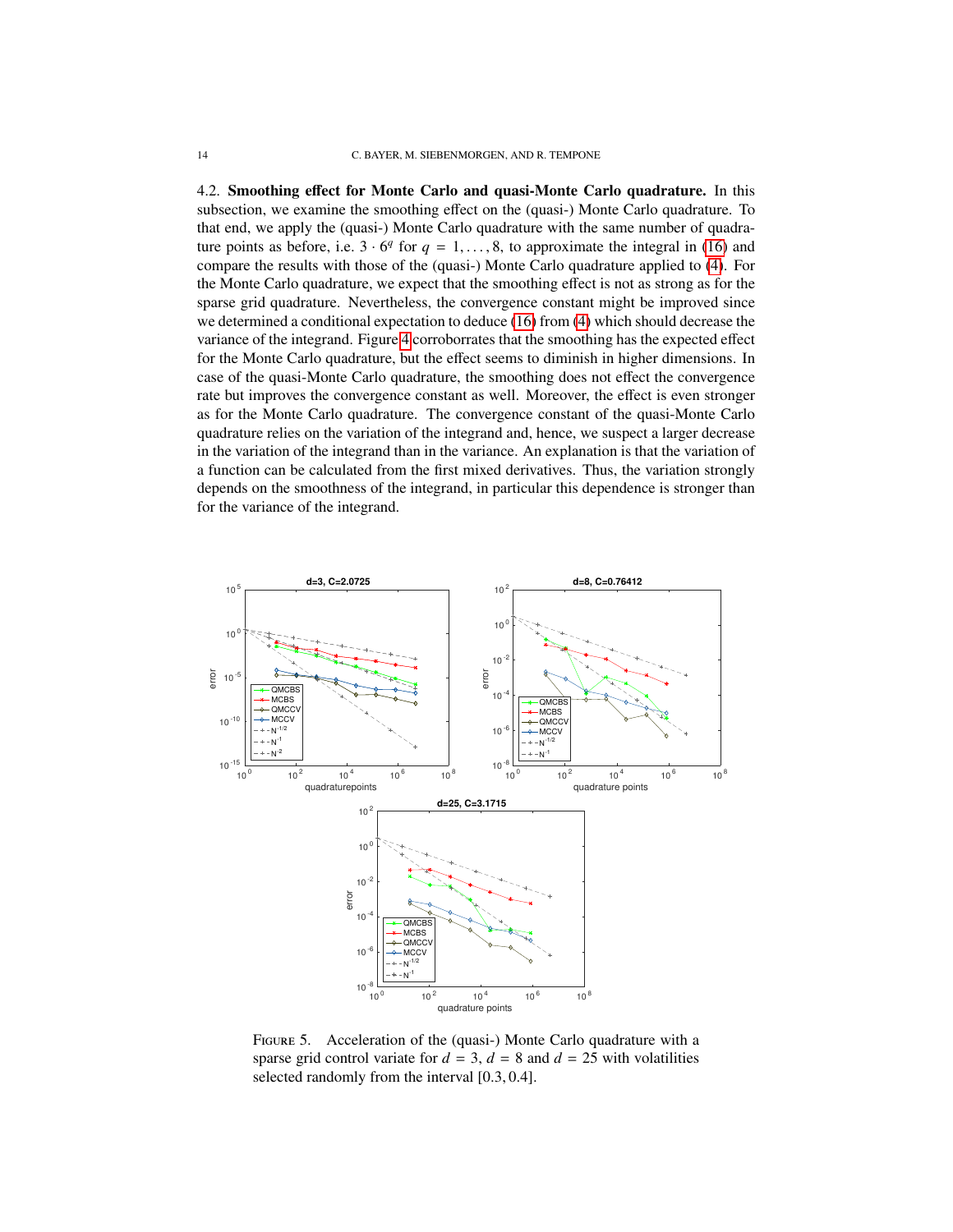4.3. Acceleration by using a sparse grid interpolant as a control variate. Another option to exploit the smoothness of the integrand is to combine a (quasi-) Monte Carlo quadrature with a sparse grid approximation. To that end, we construct a sparse grid interpolant on the integrand in [\(16\)](#page-8-2), i.e. we use sparse grid quadrature nodes as interpolation points, and employ this interpolant as a control variate. To explain the concept of a control variate, let us consider the integration problem of a function  $f: \mathbb{R}^d \to \mathbb{R}$  and an approximation  $g: \mathbb{R}^d \to \mathbb{R}$  on *f*. We assume that it is easy to calculate  $E(g) := \int_{\mathbb{R}^d} g(x) dx$ . Then, we rewrite the integral as

<span id="page-14-1"></span>(17) 
$$
\int_{\mathbb{R}^d} f(x) dx = \int_{\mathbb{R}^d} f(x) - g(x) dx + E(g).
$$

Instead of using a (quasi-) Monte Carlo estimate of the integral on the left-hand side of [17,](#page-14-1) we estimate the integral on the right-hand side. Then, a function  $g: \mathbb{R}^d \to \mathbb{R}$  serves as a control variate, see e.g. [\[18\]](#page-19-28) for a more detailed description. Of course, the quality of the control variate depends on how much the variance or the variation of  $f - g$  is reduced compared with the variance or variation of *f* . Hence, it is closely connected to the approximation quality of *g* on *f* .

In our examples, we use as interpolation points classical sparse grid quadrature points. That means that we choose the index set a priori as in  $(12)$  on level  $q = 2$ . Moreover, as one-dimensional quadrature points, we use Gauß-Hermite points with  $N_0 = 1$ ,  $N_1 = 3$  and  $N_2 = 5$ , respectively.

Remark 4.3. The evaluation of this sparse grid interpolant at the (quasi-) Monte Carlo quadrature points becomes quite costly, especially in high dimensions. Most likely, more efficient control variates could be used, e.g. by including only the 5 most important dimensions in the sparse grid interpolant. Nevertheless, the aim here is to demonstrate that it is possible, due to the smoothing, to significantly improve the convergence behaviour of the (quasi-) Monte Carlo quadrature by a sparse grid control variate on a relatively low level but we do not incorporate an efficiency analysis in terms of computational times here.

The results of employing such a function as a control variate to improve the convergence of the (quasi-) Monte Carlo quadrature are visualized in Figure [5.](#page-13-0) The error reduction is quite impressive for both methods. Especially the error of the Monte-Carlo quadrature is reduced by around a factor  $10^3$  in  $d = 3$  dimension and still by a factor  $10^2$  in  $d = 8$  and  $d = 25$  dimensions while the convergence rate is preserved. In case of the quasi-Monte Carlo quadrature, the constant is reduced by a similar factor as in the Monte Carlo case. Although, the convergence rate seems to be slightly worse in comparison with the quasi-Monte Carlo quadrature without control variate, the quasi-Monte Carlo quadrature with a sparse grid control variate achieves the best error behaviour of the four considered methods in Figure [5.](#page-13-0)

## <span id="page-14-2"></span>5. Numerical example 2: Multivariate Variance Gamma setting

<span id="page-14-0"></span>In our second numerical example, we consider the pricing of a basket option in a multivariate variance gamma model as introduced in [\[28\]](#page-19-29). Therefore, we recall that the multivariate extension of the univariate asset price process [\(6\)](#page-3-3) is described as follows, cf. [\[27\]](#page-19-17) and Section [1](#page-0-0) above,

(18) 
$$
S_t^i = S_0^i \exp((r + \omega_i)t + \theta_i \gamma_t + \sigma_i W_i(\gamma_t))
$$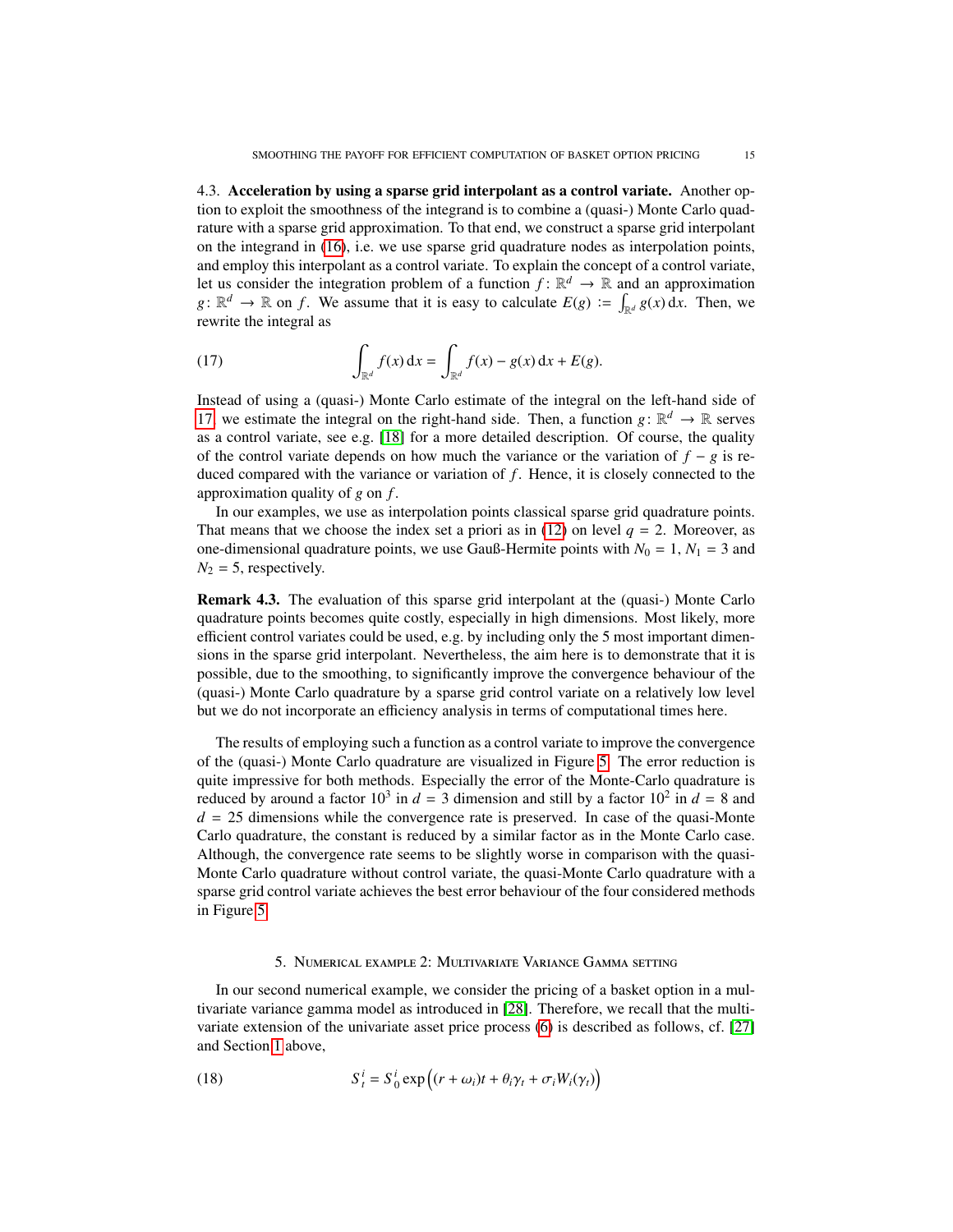with

$$
\omega_i = \frac{1}{\nu} \log \left( 1 - \frac{1}{2} \sigma_i^2 \nu - \theta_i \nu \right).
$$

We incorporate here also the deterministic interest rate  $\overrightarrow{r}$  in order to compare our results with those from [\[27\]](#page-19-17). The correlated *d*-dimensional Brownian motion *W* in [\(18\)](#page-14-2) is as in [\(2\)](#page-2-2) given by its correlation matrix  $\rho = (\rho_{i,j})$ <br>**The General matrix is independent for**  $\int_{i,j=1}^{d}$  and its volatility vector  $\sigma = [\sigma_1, \dots, \sigma_d]^\top$ . The Gamma process  $\gamma_t$  is independent from *W* and described by the parameter *ν* via its density function density function

$$
f_{\gamma_t}(y) = \frac{y^{1/\nu - 1}}{\nu^{t/\nu} \Gamma(t/\nu)} e^{-y/\nu}
$$

 $y_t(y) = \frac{y_t}{y_t - \gamma}$  The calculation of a European basket call option at time *T* under the variance gamma model leads then to

<span id="page-15-0"></span>(19) 
$$
C_{\mathcal{B}} \coloneqq \int_0^{\infty} e^{-rT} E\left[\left(\sum_{i=1}^d c_i S_T^i - K\right)^+ \middle| \gamma_T = y\right] f_{\gamma_T}(y) \, dy.
$$

Herein, the integrand is for every fixed  $y \ge 0$  just the value of a basket call option according to [\(3\)](#page-2-1). Let us define

(20)  

$$
w_i = c_i S_0^i e^{(r+\omega_i)T}, \quad i = 1, \dots, d,
$$

$$
\Sigma_{i,j} = \sigma_i \sigma_j \rho_{i,j} T, \quad i, j = 1, \dots, d.
$$

Then, we can as in [\(4\)](#page-3-1) rewrite the integrand in terms of a *d*-dimensional Gaussian vector  $X^y = (X_1^y)$  $X_1^y, \ldots, X_d^y$  $\binom{y}{d}$  ∼  $\mathcal{N}(0, y \cdot \Sigma)$  to

$$
E\left[\left(\sum_{i=1}^d c_i S_T^i - K\right)^+ \middle| \gamma_T = y\right] = E\left[\left(\sum_{i=1}^d e^{\theta_i y} w_i e^{X_i} - K\right)^+ \middle| \gamma_T = y\right].
$$

Hence, we can apply the technique from Section [3](#page-6-0) to equation [\(19\)](#page-15-0). Therefore, we recall the decomposition of the matrix  $\Sigma = VDV^{\top}$  according to Lemma [3.1.](#page-7-0) The first row of the matrix *V* is the vector  $v = [1, \dots, 1]^T$  and we denote the entries of the diagonal matrix by  $D = \text{diag}(\lambda_1^2, \dots, \lambda_d^2)$ . Continuing in the same fashion as in Section [3,](#page-6-0) we end up with the equivalent integration problem of (16) equivalent integration problem, cf. [\(16\)](#page-8-2),

(21) 
$$
C_{\mathcal{B}} = \int_0^{\infty} e^{-rT} E\left[C_{\mathcal{B}S}\left(h_y\left(\sqrt{\mathbf{yD}}Z\right)e^{y\lambda_1^2/2}, K, \sqrt{\mathbf{y}}\lambda_1\right)\right] f_{\gamma_T}(y) dy, Z \sim N(0, I_{d-1}), \quad \sqrt{D} = \text{diag}(\lambda_2, \dots, \lambda_d).
$$

Herein, the function  $h<sub>y</sub>$  is given similar as in [\(15\)](#page-8-3) by

<span id="page-15-1"></span>
$$
h_y(z_2,\ldots,z_d) \coloneqq \sum_{i=1}^d e^{\theta_i y} w_i \exp\left(\sum_{j=2}^d V_{i,j} z_j\right), \quad \overline{z} = (z_2,\ldots,z_d) \in \mathbb{R}^{d-1}.
$$

Note that the integrand in [\(21\)](#page-15-1) is very easy to calculate with respect to *y* since we only need to incorporate the factor  $e^{\theta_i y}$  in front of each weight  $w_i$  and scale the matrix *D* by *y*. Thus, the decomposition of the correlation matrix in view of Lemma [3.1](#page-7-0) has only to be computed once although the correlation matrix of the Gaussian vector  $X<sup>y</sup>$  depends on the parameter *y*.

In Figure [6,](#page-16-0) we present two examples for basket option pricing under the variance gamma model. The first picture on the right-hand side depicts the error of the calcula-tion of an at the money basket call, cf. [\(19\)](#page-15-0). We choose the parameters  $r = 0$  and  $v = 0.3$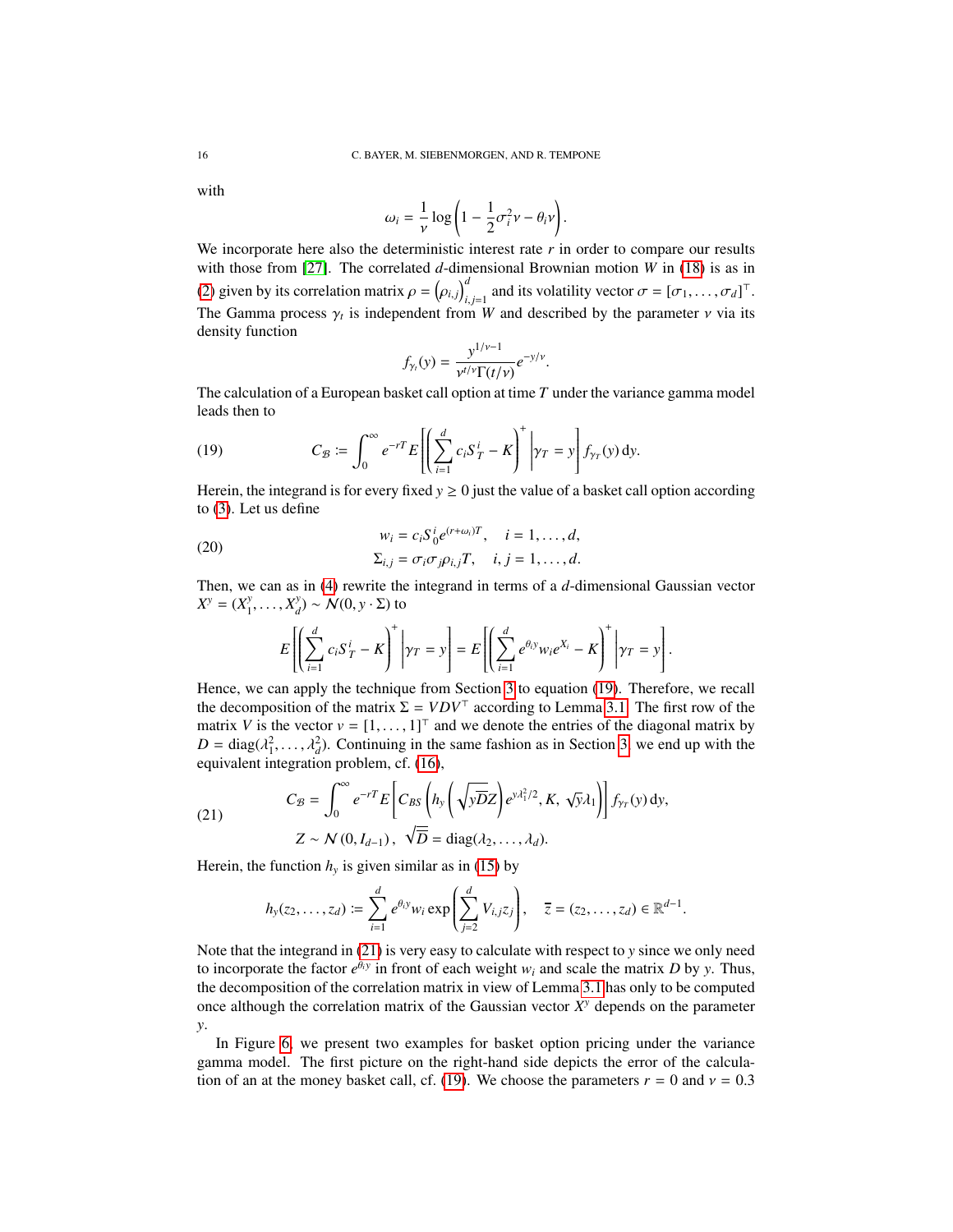

<span id="page-16-0"></span>FIGURE 6. Errors of an at the money basket call under a variance gamma model with parameters  $v = 0.3$  and  $\theta_i \in [-0.1, 0.05]$  for  $d = 8$  assets on the right and for an example from [\[27\]](#page-19-17) with  $d = 3$  assets on the left.

in [\(18\)](#page-14-2) deterministically and randomly select  $\theta_i \in [-0.1, 0.05]$ . Moreover, the correlation matrix  $\rho$ , the volatilities  $\sigma_i$  and the initial values  $S_0^i$  are constructed as in Section [4.](#page-9-0)<br>We compare the convergence of the Monte-Carlo quadrature and the adaptive sparse grid We compare the convergence of the Monte-Carlo quadrature and the adaptive sparse grid quadrature for the *d*-dimensional integral in [\(21\)](#page-15-1). Note that the integration domain and the density function in [\(21\)](#page-15-1) are given by

$$
\Gamma = [0, \infty] \times \mathbb{R}^{d-1}, \qquad p(y, z_2, \dots, z_d) = f_{\gamma_T}(y) \cdot \frac{1}{(2\pi)^{d/2}} \exp\left(\frac{1}{2} \sum_{i=2}^d z_i^2\right)
$$

Hence, we use as samples for the Monte-Carlo quadrature *d*-dimensional random vectors where the first component is distributed with respect to  $f_{\gamma_T}$  and independent to the remain-<br>ine  $d_{\gamma}$ , and independent so well. In esse of the ing *d* − 1 variables which are normally distributed and independent as well. In case of the adaptive sparse grid quadrature, we apply tensor products of difference quadratures rules, cf. [\(11\)](#page-5-0), where we use as quadrature sequence in the first variable differences of generalized Gauss-Laguerre quadrature rules. In the remaining variables, we set the univariate quadratures as in Section [4.](#page-9-0) Afterwards, we select the indices which are included in the sparse grid adaptively as described in Section [2.2.](#page-4-3) As expected, the Monte Carlo method converges exactly with a rate  $N^{-1/2}$ . Moreover, the result demonstrates that the adaptive quadrature outperforms the Monte Carlo method even in this variance gamma example with an observed rate of nearly  $N^{-2}$ .

The second numerical example is taken from the recent work [\[27\]](#page-19-17) and stems originally from a parameter fitting of the variance gamma model in [\[29\]](#page-19-16). It describes a 3-dimensional model as in [\(18\)](#page-14-2) where  $\theta = [-0.1368, -0.056, -0.1984]^\top$ ,  $\sigma = [0.1099, 0.1677, 0.0365]^\top$ and  $S_0 = [100, 200, 300]^\top$ . Additionally, the weight vector  $c = [1/3, 1/6, 1/9]^\top$  and the correlation matrix

$$
\rho = \begin{pmatrix} 1 & 0.6 & 0.9 \\ 0.6 & 1 & 0.8 \\ 0.9 & 0.8 & 1 \end{pmatrix}
$$

are used. In [\[27\]](#page-19-17), several different settings for the parameter  $\nu$  and the strike price *K* are considered. We restrict ourselves to the setting  $\nu = 0.5$  and  $K = 75$  which corresponds to considered. We restrict ourselves to the setting  $v = 0.5$  and  $K = 75$  which corresponds to an "in the money" basket. On the left-hand side of picture [6](#page-16-0) the convergence results for the Monte Carlo and the adaptive approach are shown. We observe that the Monte Carlo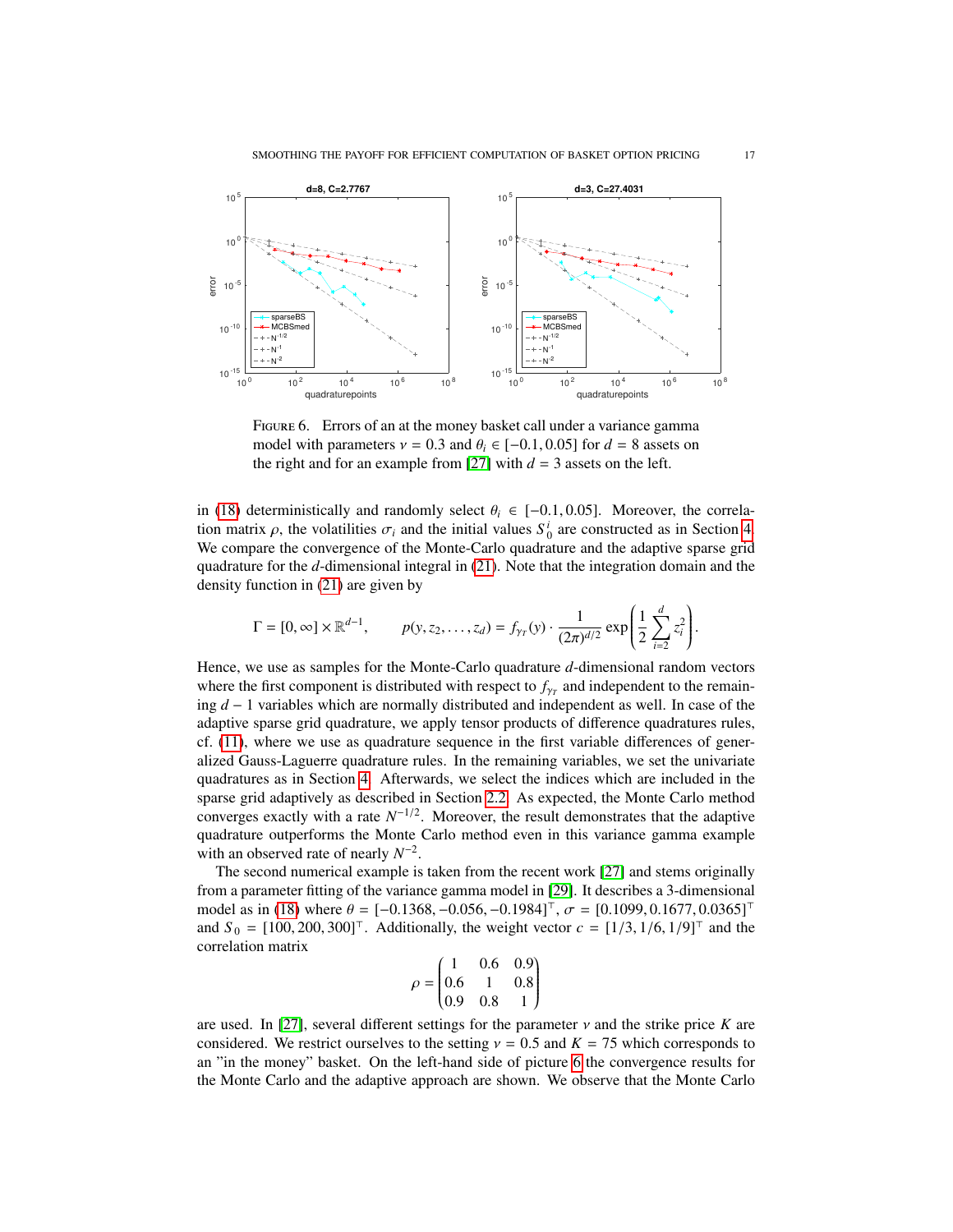quadrature converges as before. Although the convergence of the adaptive sparse grid quadrature is still better than that of the Monte Carlo method, an exponential rate as could be expected for such a low dimensional example cannot be obtained. This deterioration in the convergence rate does not depend on the variance gamma setting but, according to Remark [3.6,](#page-9-1) there is a connection of the smoothing to the entries of the diagonal matrix *D* from Lemma [3.1.](#page-7-0) For the considered example, the matrix *D* has the entries  $\lambda_1^2 = 0.00023$ ,<br> $\lambda_1^2 = 0.03432$  and  $\lambda_1^2 = 0.00652$ . In particular, the small value of  $\lambda_1^2$  explains the relatively  $\frac{1}{2}$  and the matrix  $\frac{1}{3}$  are seen to the planetating, the statistic calculation of  $\frac{1}{2}$  in Lemma [3.1](#page-7-0) can be replaced by  $\lambda_2^2 = 0.03432$  and  $\lambda_3^2 = 0.00652$ . In particular, the small value of  $\lambda_1^2$  explains the relatively  $\lambda_2$  we smoothing effect. In view of Remark 3.5, the vector 1 in Lemma 3.1 can be replaced by any other vector  $0 \neq v \in \{0, 1\}^d$  in order to obtain a closed-form expression in Lemma [3.3.](#page-8-0)<br>Therefore, we investigated also the convergence behaviour when we used a vector  $v \neq 1$ . Therefore, we investigated also the convergence behaviour when we used a vector  $v \neq 1$ .



<span id="page-17-0"></span>FIGURE 7. Errors for the example from [\[27\]](#page-19-17) with  $d = 3$  assets. On the left-hand side, we included the convergence when the vector 1 is replaced by  $v = [1, 1, 0]^\top$ . On the right-hand side, we used the modified volatility  $\sigma_3 = 0.1365$ .

On the left-hand side of Figure [7,](#page-17-0) the result is visualized for the vector  $v = [1, 1, 0]^\top$ , which is the best possible choice for this example. We observed an improved convergence with this choice of *v*, which comes in concordance with an increase in the size of  $\lambda_{1,v}^2 = 0.00109$ , 1,*v* i.e.  $(\lambda_{1,v}^2)$  is five times as high as  $\lambda_1^2$ . Nevertheless,  $\lambda_{1,v}^2$  is still quite small compared with  $\lambda_1^2$  = 0.02304 and hance the improvement in the convergence is not that autocontinum  $\lambda_{2,v}$  = 0.05254 and, nence, the improvement in the convergence is not that extraordinary.<br>This leads to the supposition that the considered example is not that well suited for our  $\frac{2}{2\nu} = 0.03294$  and, hence, the improvement in the convergence is not that extraordinary. proposed method. In particular, the low value of  $\sigma_3 = 0.0365$  compared with the other volatilities seems to have a negative effect on the smoothing. Hence, we tested this example also for the modified volatility  $\sigma_3 = 0.1365$ . The results for this case are depicted on the right-hand side of figure [7](#page-17-0) and, indeed, we observe a drastically improved convergence. Furthermore, the entries of *D* are given by  $\lambda_1^2 = 0.01034$ ,  $\lambda_2^2 = 0.02255$  and  $\lambda_3^2 = 0.00526$ <br>which demonstrates the influence of the differences in the volatilities on the size of  $\lambda_2^2$  and which demonstrates the influence of the differences in the volatilities on the size of  $\lambda_1^2$  and, thus on the smoothing thus, on the smoothing.

### **CONCLUSIONS**

In the context of basket options, we show that the inherent smoothing property of a Gaussian component of the underlying can be used to mollify the integrand (payoff function) without introducing an additional bias. Having obtained a smooth integrand, we can now directly apply (adaptive) sparse grid methods. We observe that these methods are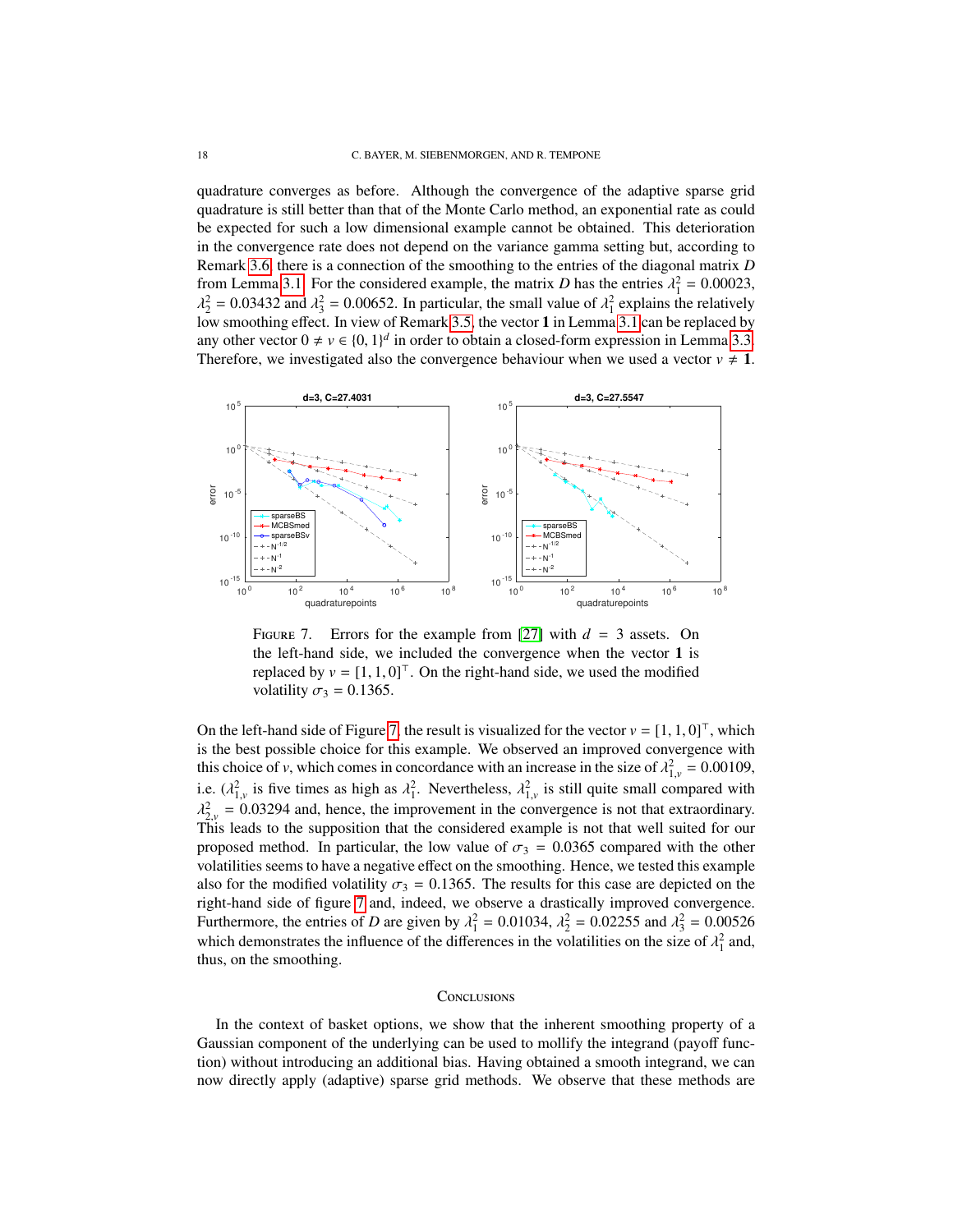highly efficient in low and moderately high dimensions. For instance, the error can be improved by two orders of magnitude in dimension 25 compared to (Q)MC methods. In dimension 3, we even obtain exponential convergence. We have also discussed improvements for MC and QMC methods by introducing the smoothed payoff. In the Monte Carlo case, we do not observe a significant improvement of the computational error, as the variance reduction seems rather negligible. For QMC methods—Sobol numbers, to be more precise—we do see considerable improvements in the constant. As expected, the rate stays the same.

We note that the method employed in this work is not restricted to basket options in a multivariate Black Scholes or Variance Gamma setting, but can be generalized considerably. For instance, each step of an Euler discretization of an SDE corresponds to a Gaussian mixture model. Hence, the conditional expectation of the final integrand given all the Brownian increments but the last one is of the form of a Gaussian integral of the payoff function w.r.t. to a normal distribution with possibly complicated mean vector and covariance matrix. If this integral can be computed explicitly, then we can directly obtain mollification of the payoff without introducing a bias.

Even if the integral cannot be computed in closed form, there may be use cases for employing numerical integration. For instance, in the basket option case, a fast and highly accurate numerical integration of the one-dimensional log-normal integral, coupled with regression/interpolation (to avoid re-computation of the one-dimensional integral for each new (sparse) gridpoint) could well turn out to be more efficient than a numerical integration technique applied to the full problem.

Finally, note that there are also clear limitations of the technique. For instance, consider a variety of the basket option studied in this work, namely a best of call option. Here, the payoff is given by

$$
\left(\max_{i=1,\dots d} S_T^i - K\right)^+
$$

for log-normally distributed, correlated variables  $S_T^i$  (in the Black-Scholes setting). Clearly, we can use Lemma [3.1](#page-7-0) in order to construct a common normal factor *Y* and other factors *Y*<sub>1</sub>, . . . , *Y*<sub>*d*</sub> (all jointly normal, *Y* independent of the rest), such that  $S_T^i = e^Y e^{Y_i}$ . Therefore, we obtain for the price of the best of call option we obtain for the price of the best of call option

$$
E\left[\left(\max_{i=1,\dots,d} S^i_T - K\right)^+\right] = E\left[\left(e^Y \max_{i=1,\dots,d} e^{Y_i} - K\right)^+\right].
$$

Taking the conditional expectation, we obtain the Black-Scholes formula applied at max<sub>*i*=1,...*d*</sub>  $e^{Y_i}$ , which is still a non-smooth payoff. The mollification can only remove one source of irregularity in this case, not all of them. Indeed, as currently presented in this work, the conditional expectation step is most effective when the discontinuity surface of the option's payoff has codimension one.

Acknowledgements. R. Tempone is a member of the KAUST Strategic Research Initiative, Center for Uncertainty Quantification in Computational Sciences and Engineering. C. Bayer and M. Siebenmorgen received support for research visits related to this work from R. Tempone's KAUST baseline funds.

#### **REFERENCES**

- <span id="page-18-0"></span>[1] Nico Achtsis, Ronald Cools, and Dirk Nuyens. *Conditional Sampling for Barrier Option Pricing Under the Heston Model*, pages 253–269. Springer Berlin Heidelberg, Berlin, Heidelberg, 2013.
- <span id="page-18-1"></span>[2] Nico Achtsis, Ronald Cools, and Dirk Nuyens. Conditional sampling for barrier option pricing under the LT method. *SIAM J. Financial Math.*, 4(1):327–352, 2013.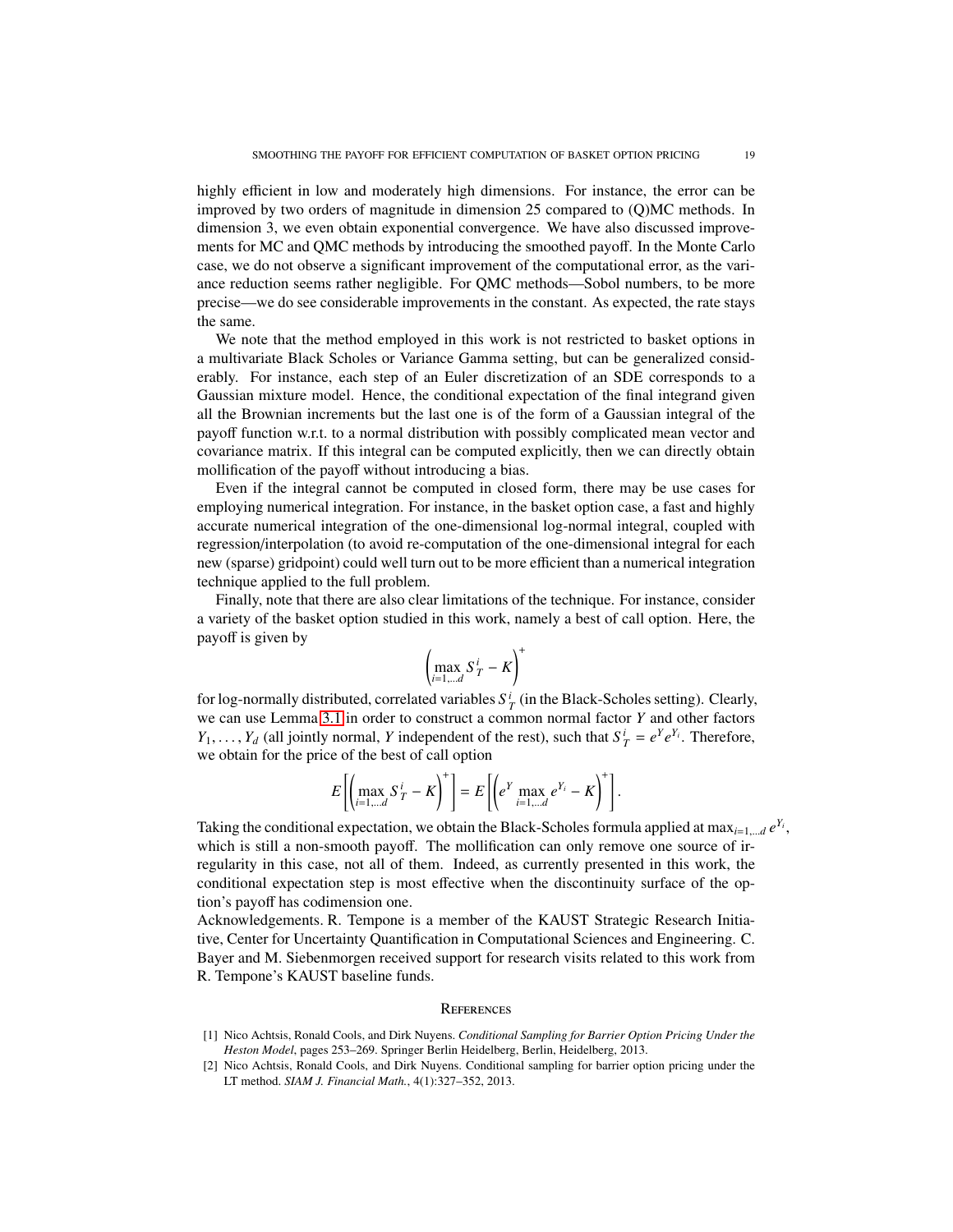- <span id="page-19-24"></span>[3] W. Alt. *Nichtlineare Optimierung: Eine Einführung in Theorie, Verfahren und Anwendungen.* Vieweg+Teubner Verlag, 2002.
- <span id="page-19-2"></span>[4] Christian Bayer, Peter K. Friz, and Peter Laurence. On the probability density function of baskets. In *Large deviations and asymptotic methods in finance*, volume 110 of *Springer Proc. Math. Stat.*, pages 449–472. Springer, Cham, 2015.
- <span id="page-19-4"></span>[5] Christian Bayer and Peter Laurence. Asymptotics beats Monte Carlo: the case of correlated local vol baskets. *Comm. Pure Appl. Math.*, 67(10):1618–1657, 2014.
- <span id="page-19-3"></span>[6] Christian Bayer and Peter Laurence. Small-time asymptotics for the at-the-money implied volatility in a multi-dimensional local volatility model. In *Large deviations and asymptotic methods in finance*, volume 110 of *Springer Proc. Math. Stat.*, pages 213–237. Springer, Cham, 2015.
- <span id="page-19-5"></span>[7] H.-J. Bungartz and M. Griebel. Sparse grids. *Acta Numerica*, 13:147–269, 2004.
- <span id="page-19-19"></span>[8] R. Caflisch. Monte Carlo and quasi-Monte Carlo methods. *Acta Numerica*, 7:1–49, 1998.
- <span id="page-19-23"></span>[9] Ronald Cools. An encyclopaedia of cubature formulas. *Journal of Complexity*, 19(3):445 – 453, 2003. Oberwolfach Special Issue.
- <span id="page-19-25"></span>[10] P. Doust. Modelling discrete probabilities. Technical report, Quantitative Analysis Group, RBS, 2007.
- <span id="page-19-1"></span>[11] Daniel Dufresne. The log-normal approximation in financial and other computations. *Adv. in Appl. Probab.*, 36(3):747–773, 2004.
- <span id="page-19-13"></span>[12] Eric Fournié, Jean-Michel Lasry, Jérôme Lebuchoux, Pierre-Louis Lions, and Nizar Touzi. Applications of Malliavin calculus to Monte Carlo methods in finance. *Finance Stoch.*, 3(4):391–412, 1999.
- <span id="page-19-15"></span>[13] Jim Gatheral. *The Volatility Surface: A Practitioner's Guide*. Wiley, 2006.
- <span id="page-19-27"></span>[14] John H. Welsch Gene H. Golub. Calculation of gauss quadrature rules. *Mathematics of Computation*, 23(106):221–s10, 1969.
- <span id="page-19-22"></span>[15] Alan Genz and B.D. Keister. Fully symmetric interpolatory rules for multiple integrals over infinite regions with gaussian weight. *Journal of Computational and Applied Mathematics*, 71(2):299 – 309, 1996.
- <span id="page-19-6"></span>[16] T. Gerstner and M. Griebel. Dimension–adaptive tensor–product quadrature. *Computing*, 71(1):65–87, 2003.
- <span id="page-19-11"></span>[17] Thomas Gerstner. Sparse grid quadrature methods for computational finance. *Habilitation, University of Bonn*, 77, 2007.
- <span id="page-19-28"></span>[18] P. Glasserman. *Monte Carlo Methods in Financial Engineering*. Applications of mathematics : stochastic modelling and applied probability. Springer, 2004.
- <span id="page-19-8"></span>[19] M. Griebel, F. Y. Kuo, and I. H. Sloan. The smoothing effect of integration in  $\mathbb{R}^d$  and the ANOVA decomposition. *Math. Comp.*, 82:383–400, 2013. Also available as INS preprint No. 1007, 2010.
- <span id="page-19-9"></span>[20] M. Griebel, F. Y. Kuo, and I. H. Sloan. The ANOVA decomposition of a non-smooth function of infinitely many variables can have every term smooth. Submitted to Mathematics of Compuation. Also available as INS preprint No. 1403, 2014, 2014.
- <span id="page-19-10"></span>[21] M. Griebel, F. Y. Kuo, and I. H. Sloan. Note on "The smoothing effect of integration in  $\mathbb{R}^d$  and the ANOVA decomposition". Submitted to Mathematics of Compuation. Also available as INS preprint No. 1513, 2015.
- <span id="page-19-18"></span>[22] J. M. Hammersley and D. C. Handscomb. *Monte Carlo methods*. Methuen, London, 1964.
- <span id="page-19-26"></span>[23] Florian Heiss and Viktor Winschel. Likelihood approximation by numerical integration on sparse grids. *Journal of Econometrics*, 144(1):62–80, 2008.
- <span id="page-19-12"></span>[24] Markus Holtz. *Sparse Grid Quadrature in High Dimensions with Applications in Finance and Insurance*. Springer Verlag, Berlin, Heidelberg, 2011.
- <span id="page-19-0"></span>[25] Martin Krekel, Johan de Kock, Ralf Korn, and Tin-Kwai Man. An analysis of some methods for pricing basket options. *Wilmott*, pages 82–89, 2004.
- <span id="page-19-7"></span>[26] Pierre L'Ecuyer. Quasi-Monte Carlo methods with applications in finance. *Finance and Stochastics*, 13(3):307–349, 2009.
- <span id="page-19-17"></span>[27] Danil Linders and Ben Stassen. The multivariate variance gamma model: basket option pricing and calibration. *Quantitative Finance*, 0(0):1–18, 0.
- <span id="page-19-29"></span>[28] Elisa Luciano and Wim Schoutens. A multivariate jump-driven financial asset model. *Quantitative Finance*, 6(5):385–402, 2006.
- <span id="page-19-16"></span>[29] Dilip B. Madan, Peter P. Carr, and Eric C. Chang. The variance gamma process and option pricing. *Eur. Finance Rev.*, 2(1):79–105, 1998.
- <span id="page-19-20"></span>[30] H. Niederreiter. *Random Number Generation and Quasi-Monte Carlo Methods*. Society for Industrial and Applied Mathematics, Philadelphia, PA, 1992.
- <span id="page-19-14"></span>[31] Marc Romano and Nizar Touzi. Contingent claims and market completeness in a stochastic volatility model. *Math. Finance*, 7(4):399–412, 1997.
- <span id="page-19-21"></span>[32] S. Smolyak. Quadrature and interpolation formulas for tensor products of certain classes of functions. *Doklady Akademii Nauk SSSR*, 4:240–243, 1963.